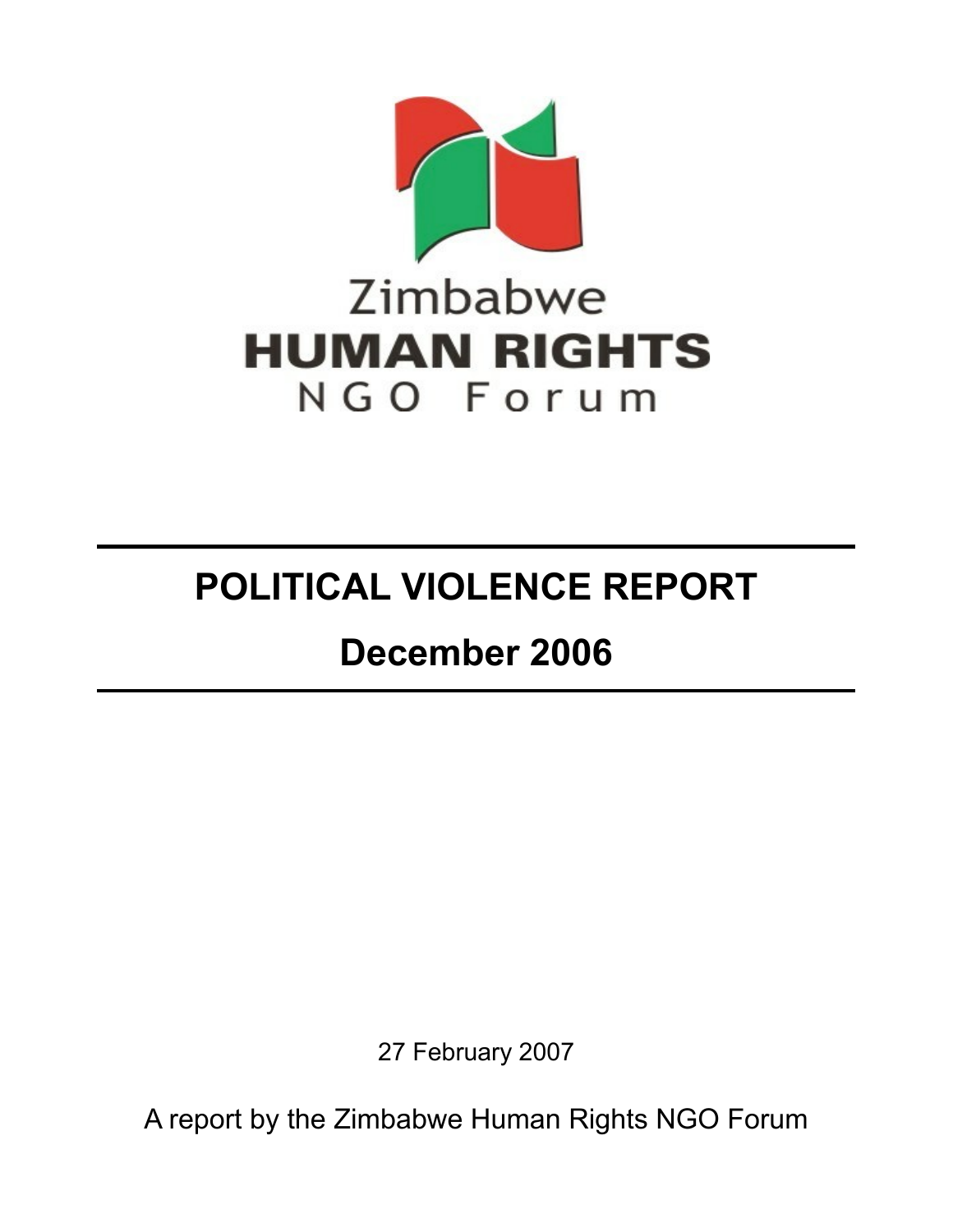# **OVERVIEW**

The year 2006 saw a continued rise in the violations of freedoms of association, expression, assembly and movement. 2006 was markedly worse than 2005 as regards violations of these freedoms. There was a shift from the use of the Public Order and Security Act (POSA) and the Miscellaneous Offences Act (MOA) to the use of the Criminal Law Codification Act, which is just as notorious. These Acts have been used to take away the rights to freedom of expression, association, assembly and movement.

Students demonstrated throughout the year against the tuition fee hikes at higher and tertiary education institutions and they were met by brute force from the police as shall be seen in this report. The Women of Zimbabwe Arise (WOZA), National Constitutional Assembly (NCA), Zimbabwe Council of Trade Unions (ZCTU) and other organizations continued to demonstrate, in spite of the brute force, assault, torture, intimidation and general repression they met from the police and other agents of the state. The use of the Criminal Law Codification Act rather than the condemned POSA seems to reflect that the Government wants to keep everyone on their toes. POSA was condemned together with the Access to Information and Protection of Privacy Act (AIPPA) by the African Commission on Human and Peoples' Rights Fact-Finding Mission in 2002 in their recommendations to Zimbabwe. The African Commission urged the Government to either repeal or amend this repressive legislation. The Criminal Law Codification Act was not condemned by the African Commission but it is possibly more repressive than POSA.

The use of torture was widespread in 2006. The torture of students from Bindura State University and the ZCTU demonstrators in May and September respectively dealt a huge blow to civil society and for the respect for and protection of human rights in Zimbabwe. Torture is regarded internationally as a gross human rights violation and should never be condoned under whatever circumstances.

In 2006 Government declared its intention to set up a Human Rights Commission for Zimbabwe. This met with strong criticism from civil society, which reiterated the necessity for the adherence to international human rights instruments and the Paris Principles.

This report proffers a comparative analysis between the two years, 2005 and 2006. It is sad to note from the findings that the human rights situation in Zimbabwe continued to decline in 2006. The Human Rights NGO Forum urges Government to take seriously and adhere to international human rights treaties to which it is a party.

The Human Rights Forum issued a number of analytical reports during 2006 (see Appendix), which in themselves are an indication of the serious deterioration in the human rights climate in 2006. Three reports, dealing with Operation Murambatsvina, violations by the Zimbabwe Republic Police, and violations against women, offered serious critiques of the Zimbabwe government's failure to ensure the observance of human rights. The other reports, dealing with the response of the Zimbabwean courts to civil suits by victims of human rights abuses, the Zimbabwe government's response to the concerns of the EU, and the prospects for transitional justice, amplified and extended many of the conclusions in the data-driven reports.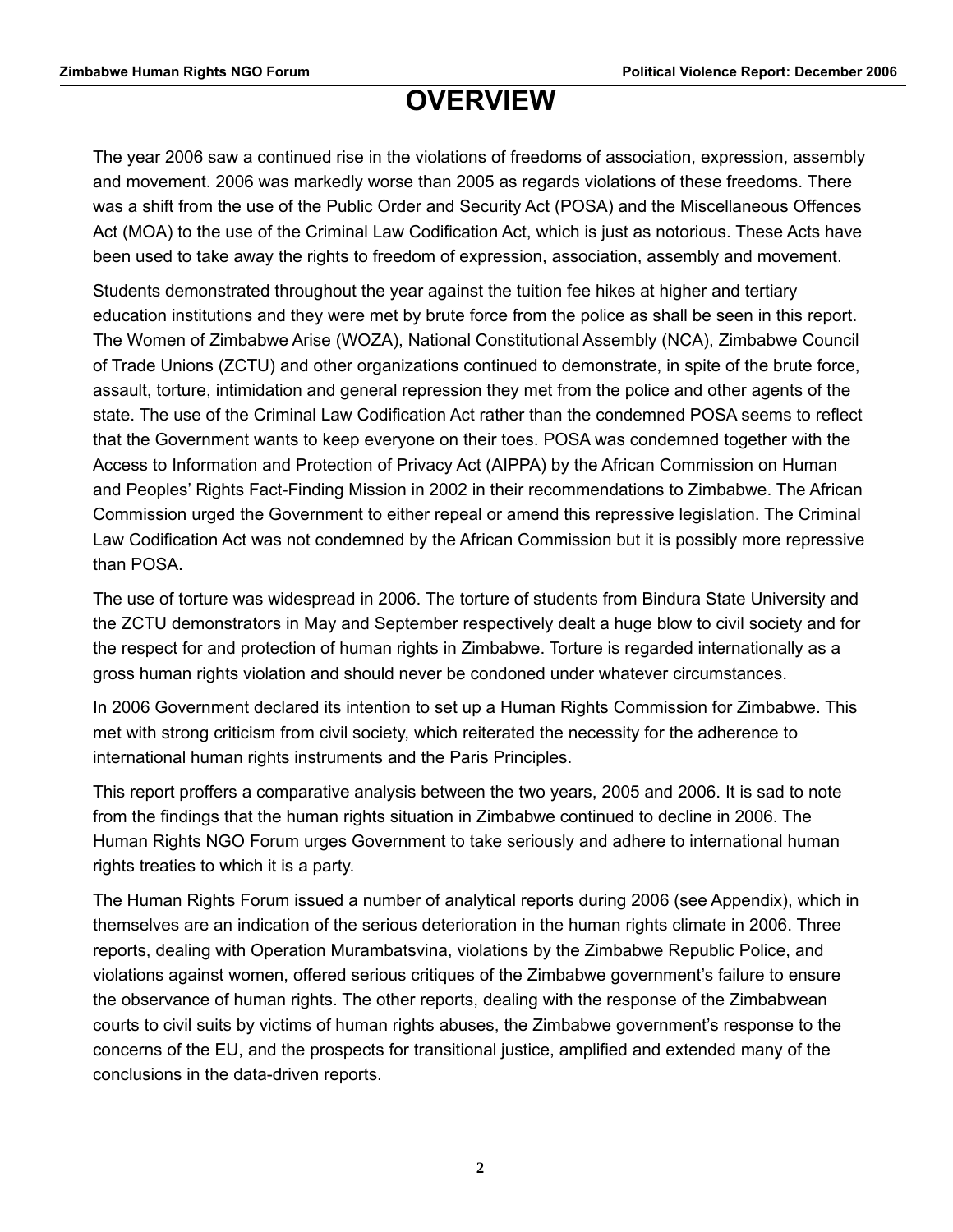#### Totals: 1 December–31 December 2006



#### **Cumulative Totals: 1 January–31 December 2006**



The graph should be read along with the table depicting the monthly totals of violations from 1 January 2006 to 31 December 2006. The total quantifiable number of victims reported in December 2006 is 10.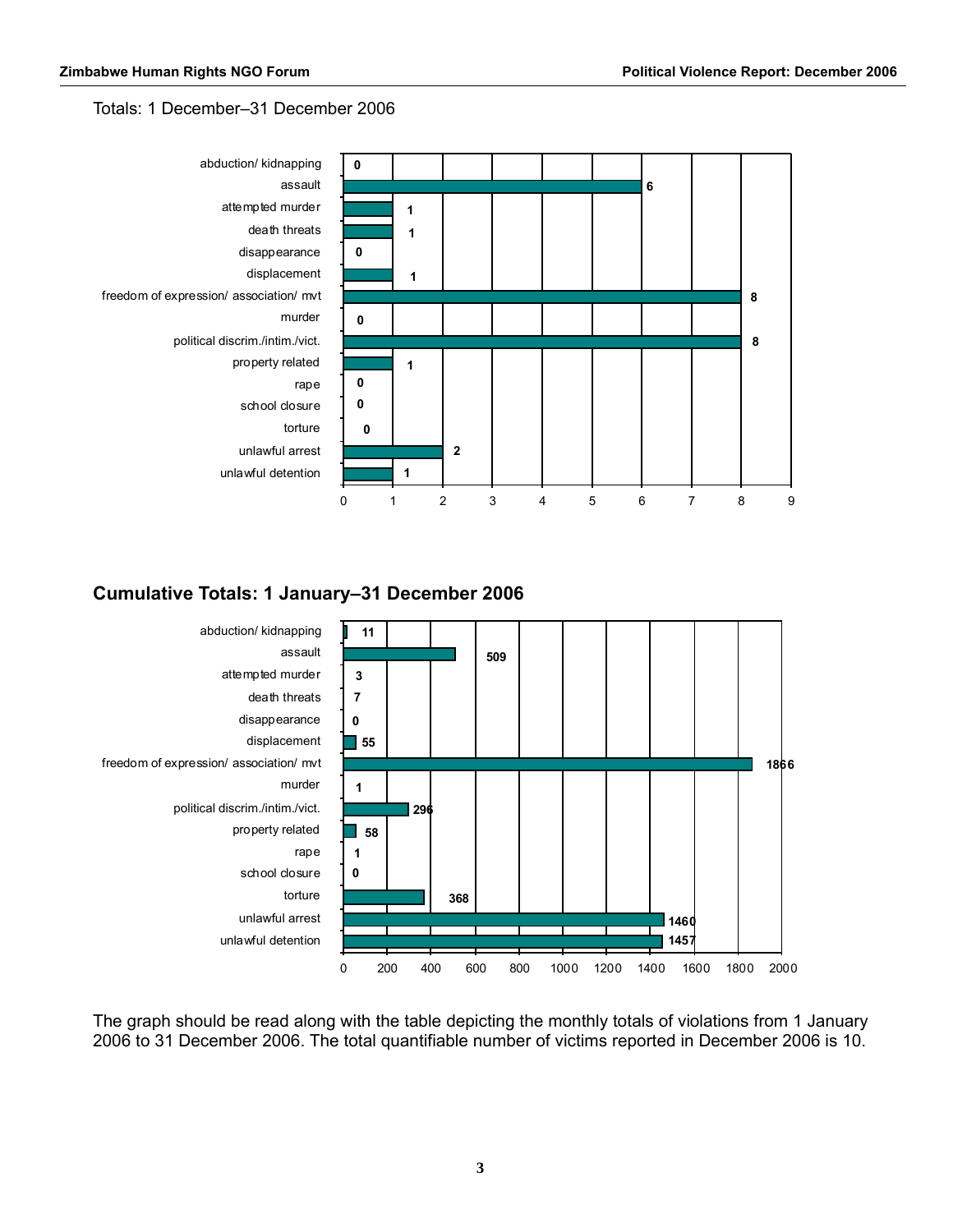### **Cumulative Totals: 1 January-31 December 2005**

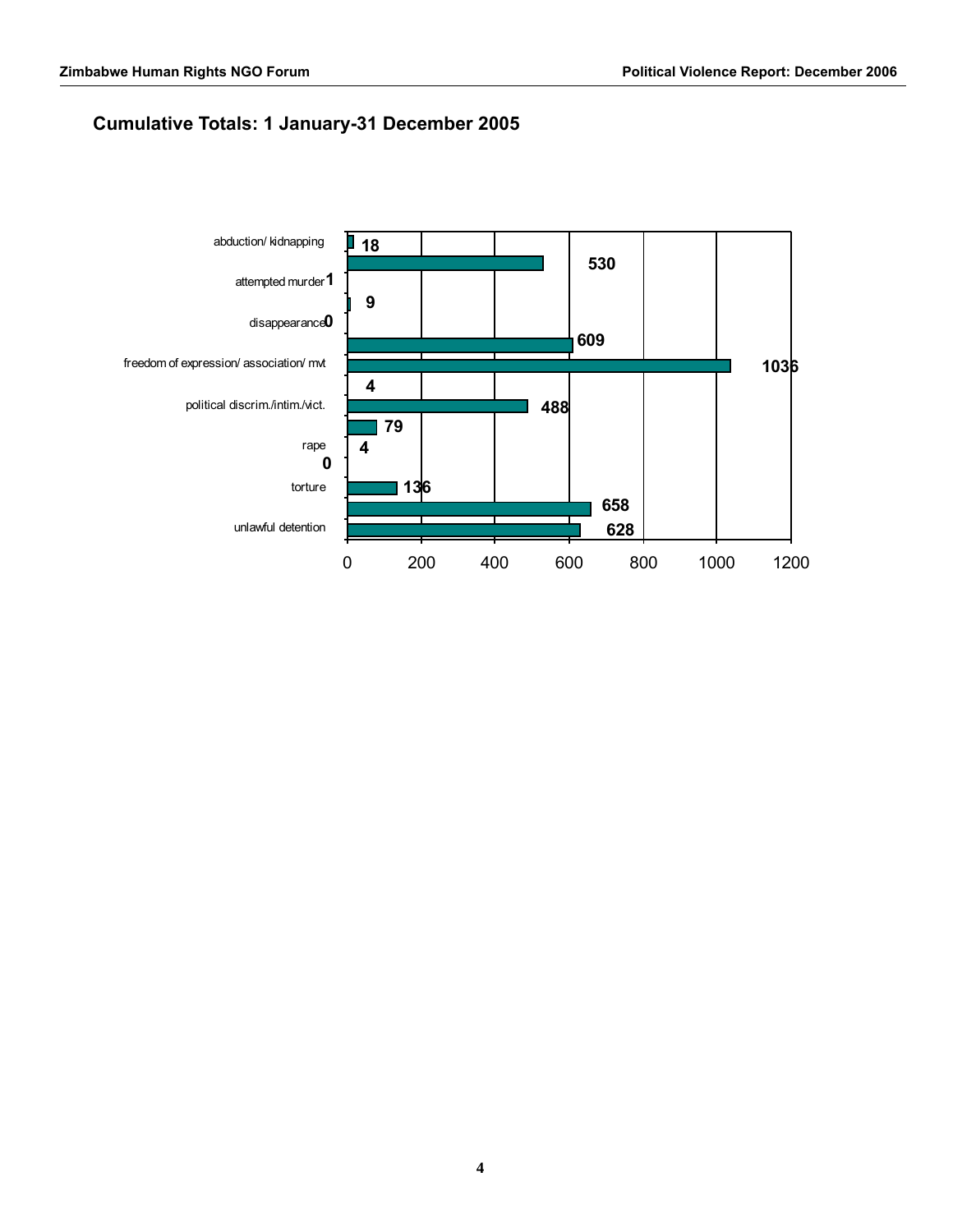#### **Key Abbreviations**

| AIPPA-Access to Information and Protection of<br>Privacy Act | PTUZ - Progressive Teachers Union of Zimbabwe                            |
|--------------------------------------------------------------|--------------------------------------------------------------------------|
| <b>BSA</b> - Broadcasting Services Act                       | UMP - Uzumba Maramba Pfungwe                                             |
| CIO - Central Intelligence Organisation                      | ZANU PF-Zimbabwe African National Union Patriotic<br>Front               |
| MDC - Movement for Democratic Change                         | ZCTU - Zimbabwe Congress of Trade Unions                                 |
| MP – Member of Parliament                                    | ZNA – Zimbabwe National Army                                             |
| ZPS - Zimbabwe Prison Service                                | ZRP - Zimbabwe Republic Police                                           |
| NAGG - National Alliance for Good Governance                 | ZNLWVA - Zimbabwe National Liberation War<br><b>Veterans Association</b> |
| NCA - National Constitutional Assembly                       | ZIMTA – Zimbabwe Teachers Association                                    |
| OVT - Organised Violence and Torture                         | ZUPCO - Zimbabwe United Passenger Company                                |
| POSA – Public Order and Security Act                         |                                                                          |

**Sources:** The information contained in this report is derived from statements made to the Public Interest Unit of the Zimbabwe Human Rights Forum, statements taken by a network of human rights activists and newspaper reports**,** 

#### **Notes to the tables:**

#### **Torture:**

All cases of torture fall under the definition of torture according to the general definition given in the United Nations Convention against Torture and Other Forms of Cruel, Inhuman and Degrading Treatment and Punishment.

The four elements of torture are:

- 1 **Severe** pain and suffering, whether physical or mental
- 2 **Intentionally** inflicted
- 3 With a **purpose**
- 4 By a state official or another individual acting with the **acquiescence of the state**.

Those individuals referred to in point # 4 include the ZRP, ZNA, ZPS and the ZNLWVA (as a reserve force of the ZNA) and by any other grouping when directly sanctioned by the state.

#### **Unlawful arrest and detention:**

Arrest by the Zimbabwe Republic Police (ZRP) with no reasonable suspicion that an offence has been committed. Detention thereafter for a period exceeding 48 hours without access to redress through the courts or subsequent release without charge.

#### **Abduction/kidnapping:**

A kidnapping by a member(s) of an organised group that is not the ZRP, political party, ZNLWVA, ZNA, MDC, Zanu PF etc

#### **Disappearance:**

Kidnapped persons whose whereabouts remained unknown at the time of reporting. Their whereabouts have still to be ascertained through follow up reports or further investigation.

#### **Property related**

These are incidents in which property rights have been violated. This includes arson, property damage and destruction and theft.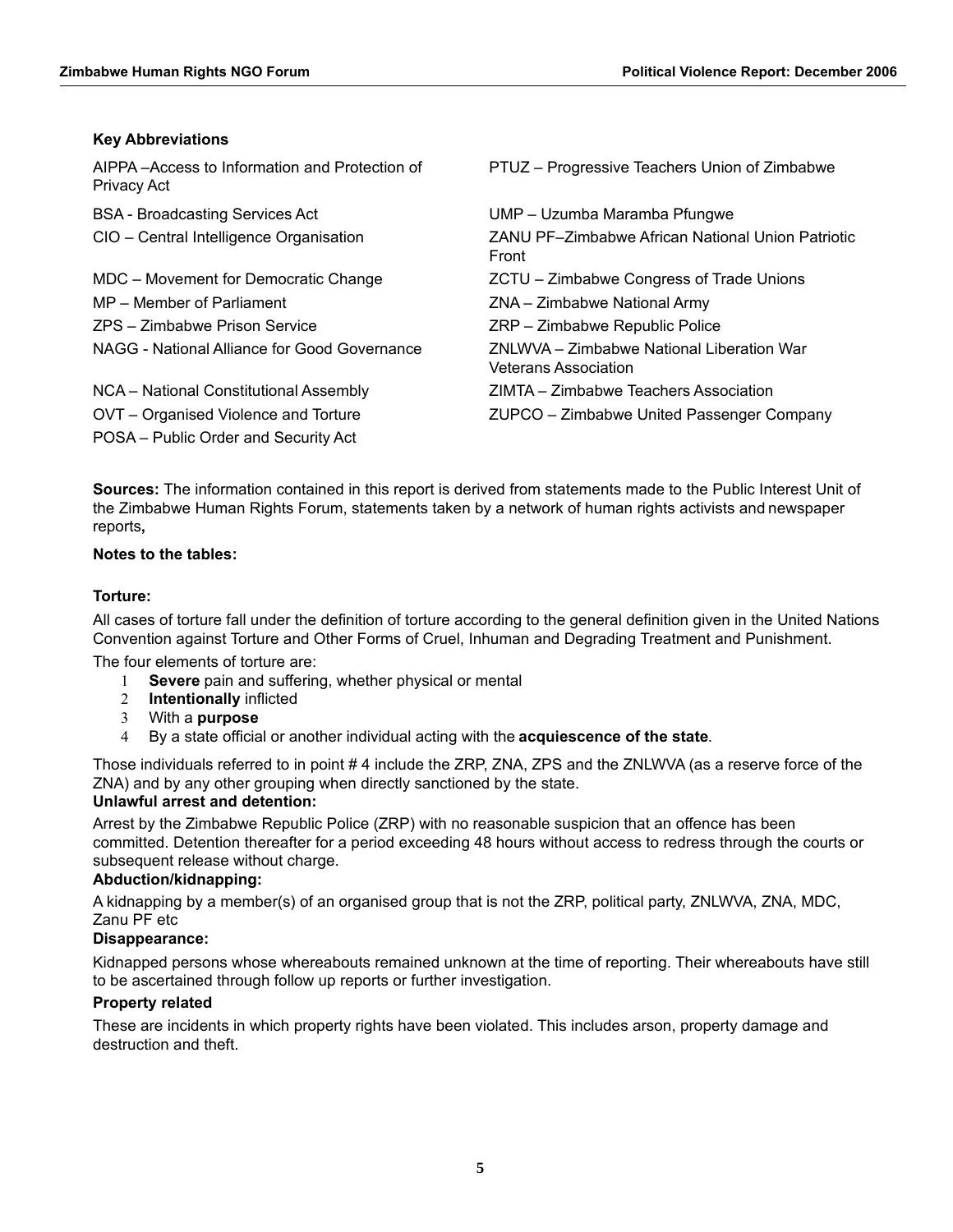**Cases of Political Violence**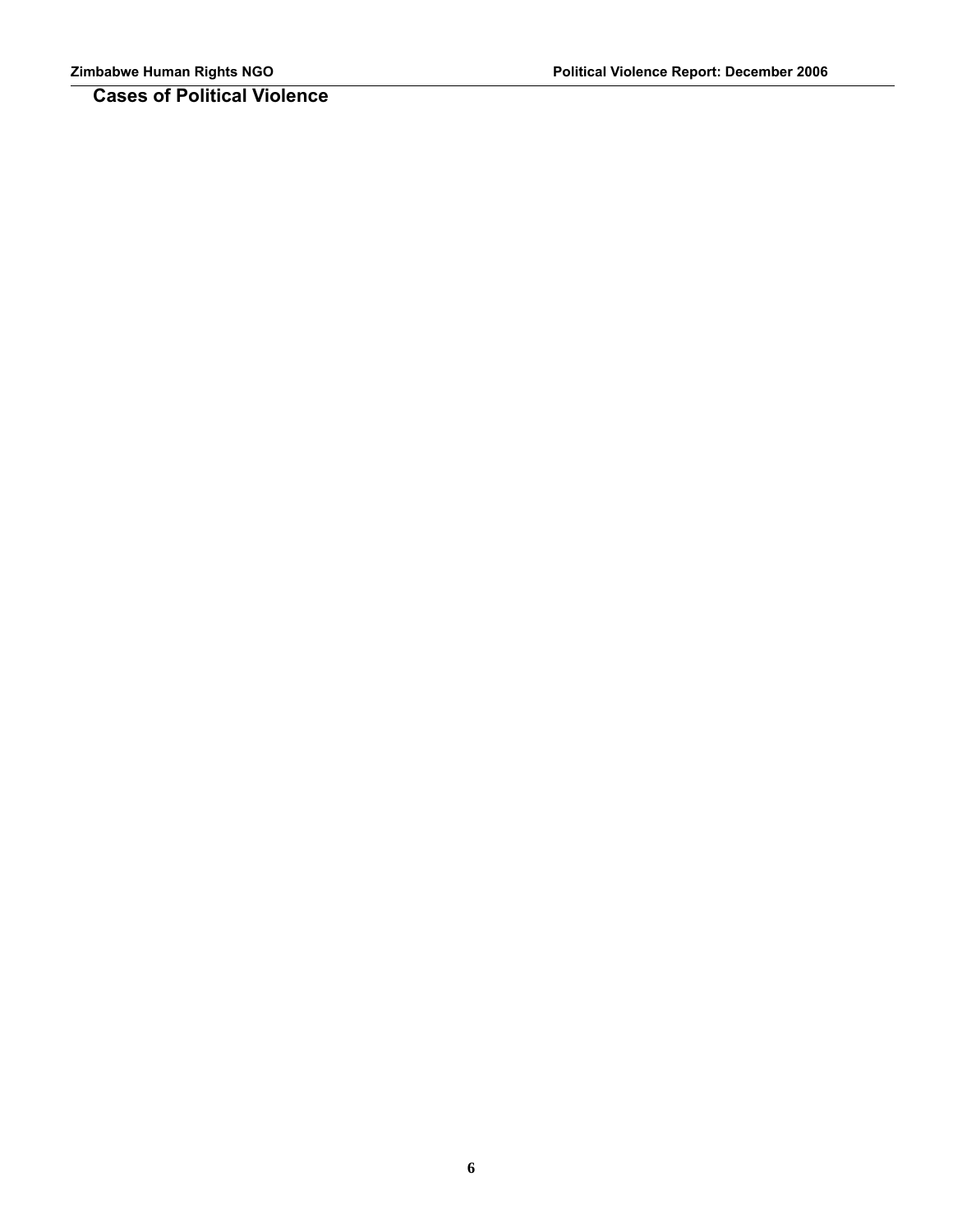*Note: The identities of victims whose names have not been published in the press and are not public officials are protected. This is done in order to protect the victim from further violence, intimidation and possible recriminatory attacks.*

*The purpose of this report is to record the nature of the politically motivated violence and intimidation that continues to prevail in the country. The Monthly Political Violence Reports are primarily based on victims' accounts, accompanied by medical evidence where possible, obtained from member organisations of the Human Rights Forum and other partner organisations. Use is also made of press reports on politically motivated violence. The Monthly Political Violence Report cannot therefore be considered as the exhaustive record of all incidents of politically - motivated violence in Zimbabwe in the period under review. Nevertheless, every incident reported to the Human Rights Forum directly or through its members is meticulously documented and included in the reports. Care is also taken to record the incidents in the language in which they were reported to the Forum.*

*The situation prevailing in the country is such that it has not been possible to verify all of these accounts. The Human Rights Forum has done what it can to verify the reports, and is satisfied that the vast majority of them are substantially true. It is also not possible to rule out whether a victim's account is exaggerated or contains inaccuracies.*

*All reports derived from the press are denoted with the symbol ∑.*

### **HARARE**

#### *Chitungwiza*

#### *12 December 2006*

At about 14:30 hrs, a male victim was reportedly distributing flyers with his colleagues for people to adhere to an MDC stay away. As they were distributing the flyers, 3 trucks carrying police officers approached them and ordered them not to hand out the flyers. They asked the officers if it was unlawful to distribute flyers. The police officers allegedly responded by assaulting them and throwing teargas cannisters at them. The victim tried to run away but he fell into a ditch. He believes he inhaled a lot of teargas.

In the same incident a male victim, who was at his house, was reportedly arrested for distributing the above-mentioned flyers. He was taken to Makoni Police Station where he was interrogated over the distribution of the flyers. An elderly man who is a member of ZANU-PF was present and accused the victim of having distributed the flyers. He was then allegedly struck on the head by the police.

A  $3<sup>rd</sup>$  victim, a female, went to C Junction where she saw the flyers scattered around the road. She picked some up to read. As she was reading one of the flyers, the police arrived and arrested her. She reports that she had no idea who had put the flyers there. She was taken to Makoni Police Station and interrogated over the contents of the flyers. The victim was allegedly assaulted by the police officers and later taken to Harare Central Police Station on Wednesday at around 18:00 hrs. She was released after paying a fine of Z\$ 250.

#### *13 December 2006*

A male victim reports that he attended an MDC stayaway in Chitungwiza the previous day. On the date of the incident, he was standing at a junction near Seke Teachers College. When he saw police officers, who were looking for those who had attended the stayaway, he hid behind some bushes but was spotted. He tried to run away but he was kicked on the leg by the police officers and had difficulty standing up.

*17 December 2006*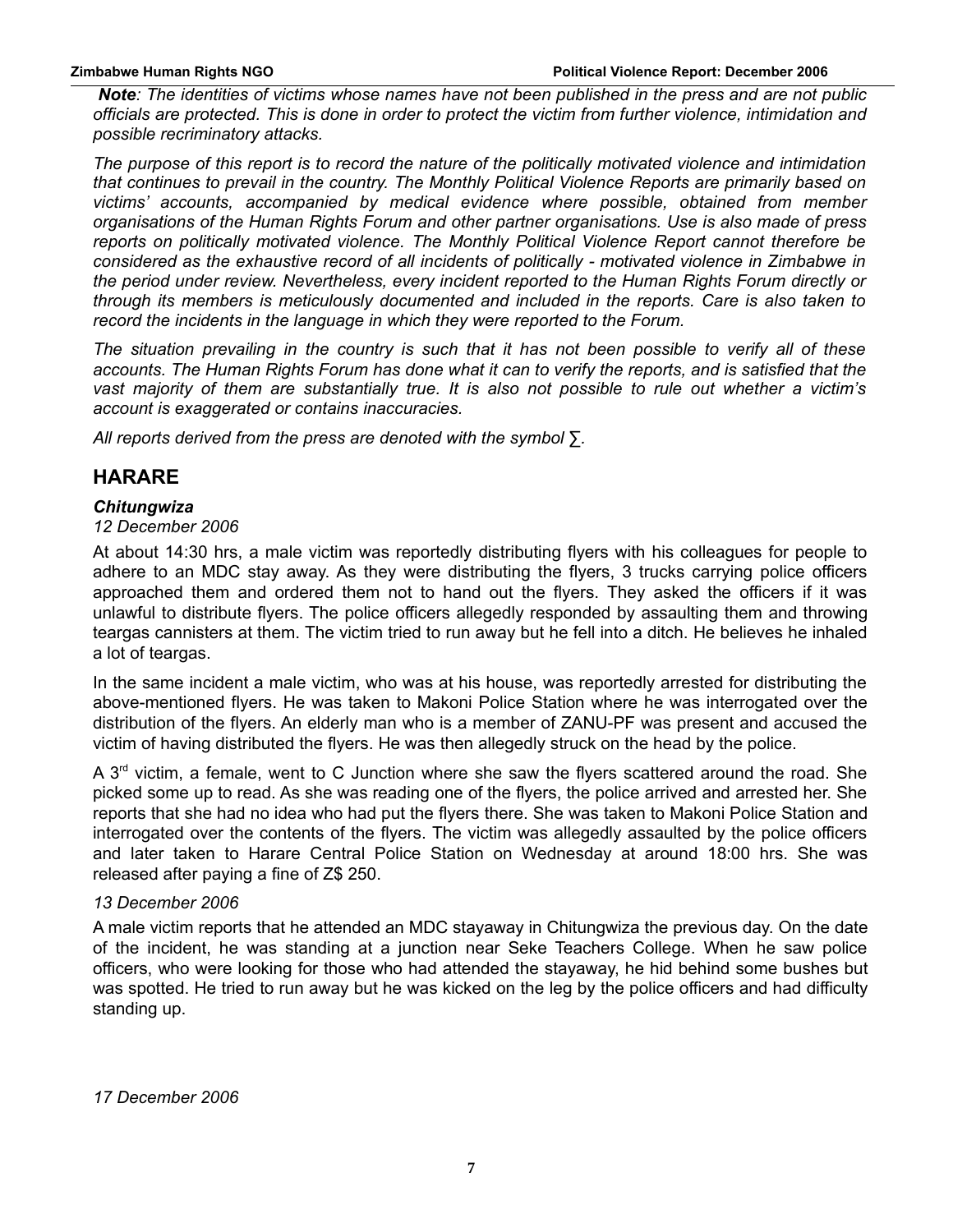A male victim reports that on the date in question at about 21:00 hrs he met 2 men known to him to be from the Job Sikhala<sup>[1](#page-7-0)</sup> group of the Pro-Senate MDC faction. The 2 allegedly assaulted him with a log for having attended an MDC anti-Senate rally in Chitungwiza. He reportedly fell to the ground screaming. He was later told that he lost consciousness for a short while. The next day he reportedly went to report the matter to Job Sikhala. The 2 assailants are said to have admitted that they had in fact assaulted the victim. Job Sikhala allegedly gave him \$5000 dollars and ordered him not to report to the police or else he would be forced to leave the St Mary's area.

#### *Hatfield*

#### 28 December 2006

∑. Unknown assailants poured petrol and set light round the home of the Chairperson of the NCA Dr. Lovemore Madhuku. It is reported that Madhuku and 9 other occupants of his house woke shortly after midnight on Saturday to find flames surrounding the house. After 10 minutes, those inside the house broke windows and managed to put out the flames. A 5 litre bottle of petrol was found hidden next to the wall. The press reports that it is suspected that state agents carried out the attack.

### **MASHONALAND CENTRAL**

#### *Mt Darwin North*

#### *7 December 2006*

The middle aged male victim reported that on the date in question he was assaulted by 2 ZANU PF supporters known to him using bricks and stones. He was assaulted for being an MDC activist.

#### *Shamva*

#### *14 December 2006*

On the day in question 2 victims were arrested on allegations of stealing cattle in their home area in Shamva. They were taken to Madziva Police Post were they were allegedly assaulted by 2 police officers who they named. The police officers reportedly assaulted them using fists and booted feet as well as batons under their feet. One of the victims reportedly sustained injuries on the buttocks, upperback and rib area while the other sustained injuries on his buttocks and face. They were detained at Madziva Police Post overnight and later remanded for a month. They were later released on bail.

#### *Shamva*

#### 22 December 2006

The victim, who was the MDC candidate for Ward 5 Shamva in the Rural District Council (RDC) elections, claims that she was threatened by Zanu PF supporters into leaving her home and family due to her participation in the RDC election. She is now in hiding fearing that she might be assaulted or killed by the ZANU PF supporters.

<span id="page-7-0"></span><sup>1</sup> Job Sikhala is an MDC Pro-Senate Member of the House of Assembly for St Marys.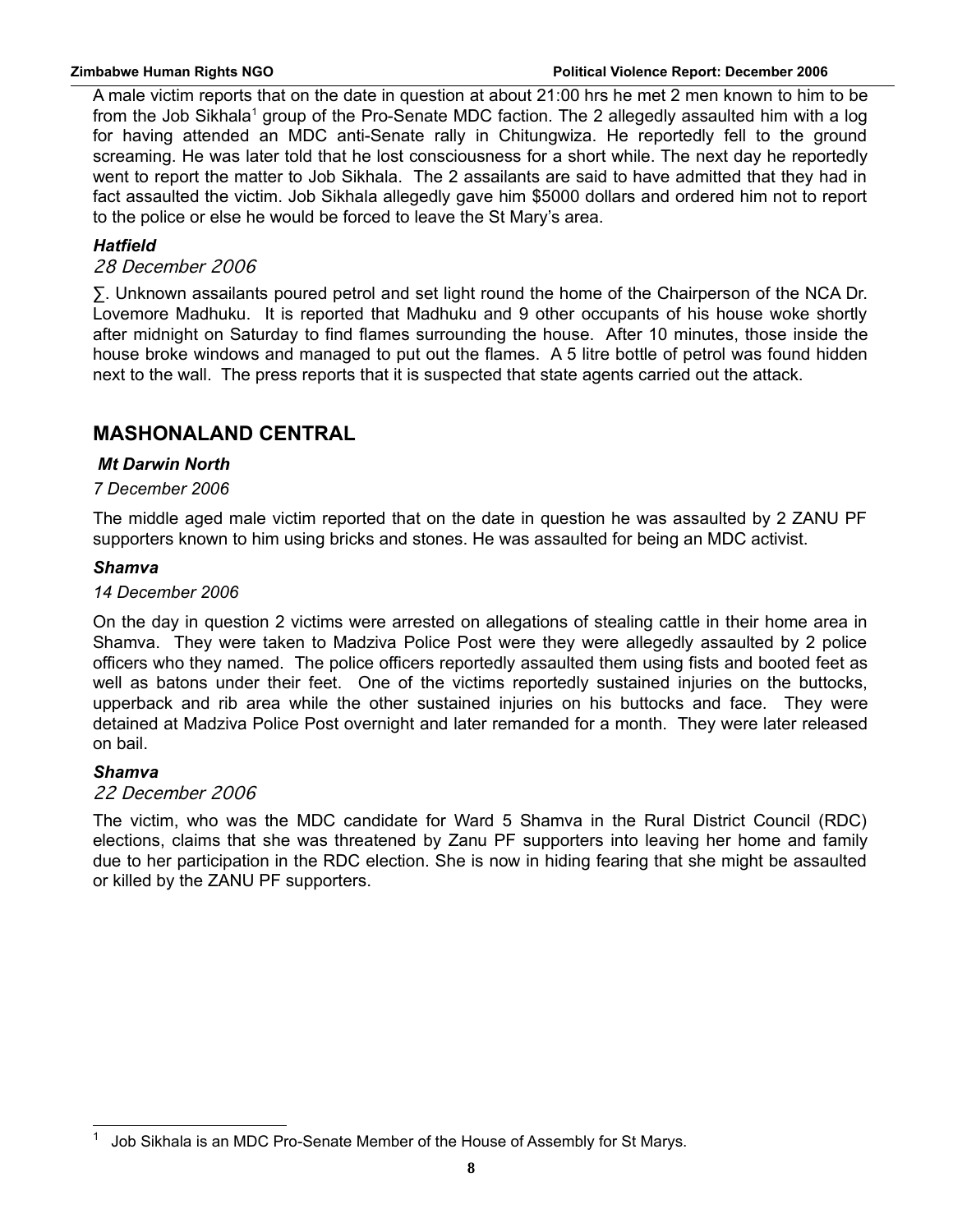### *COMPARATIVE ANALYSIS*

As indicated earlier, 2006 appears to have been the worst year yet for the number of violations reported to the Human Rights Forum. In fact, 2006 accounts for 27% of all violations reported to date, and 2005 and 2006 together are nearly half of all violations since the Human Rights Forum began giving statistical reports in July 2001. This can be clearly seen from the Table below. Furthermore, it can be seen that the overall trend, apart from 2004, shows that human rights violations have been increasing each year since 2001.

|                | 2001     | 2002           | 2003 | 2004     | 2005           | 2006           | <b>Totals</b> |
|----------------|----------|----------------|------|----------|----------------|----------------|---------------|
| Abductions     | 116      | 223            | 52   | 62       | 18             | 11             | 482           |
| arrest &       |          |                |      |          |                |                |               |
| detention      | 670      | 274            | 627  | 389      | 1286           | 2917           | 6163          |
| Assault        | 0        | 86             | 388  | 401      | 530            | 509            | 1891          |
| attempted      |          |                |      |          |                |                |               |
| murder         | $\Omega$ | $\overline{2}$ | 10   | 8        |                | 3              | 24            |
| death threats  | 0        | 12             | 80   | 35       | 9              | 7              | 143           |
| disappearance  | 0        | 28             | 4    | $\Omega$ | $\overline{0}$ | $\overline{0}$ | 32            |
| displacement   | 0        | 11             | 208  | 189      | 609            | 55             | 1072          |
| Freedoms       | 12       | 39             | 809  | 760      | 1036           | 1866           | 4522          |
| Murder         | 34       | 61             | 10   | 3        | 4              |                | 114           |
| Political      |          |                |      |          |                |                |               |
| discrimination | 194      | 388            | 450  | 514      | 488            | 296            | 2310          |
| property       |          |                |      |          |                |                |               |
| violation      | 356      | 807            | 153  | 132      | 79             | 58             | 1564          |
| Rape           | $\Omega$ | 7              | 6    | 3        | 4              | 1              | 21            |
| school closure | $\Omega$ | 45             | 1    | 0        | $\Omega$       | $\overline{0}$ | 46            |
| Torture        | 903      | 1172           | 497  | 160      | 136            | 368            | 3236          |
| Total          | 2285     | 3155           | 3295 | 2656     | 4200           | 6092           | 21620         |

Table 1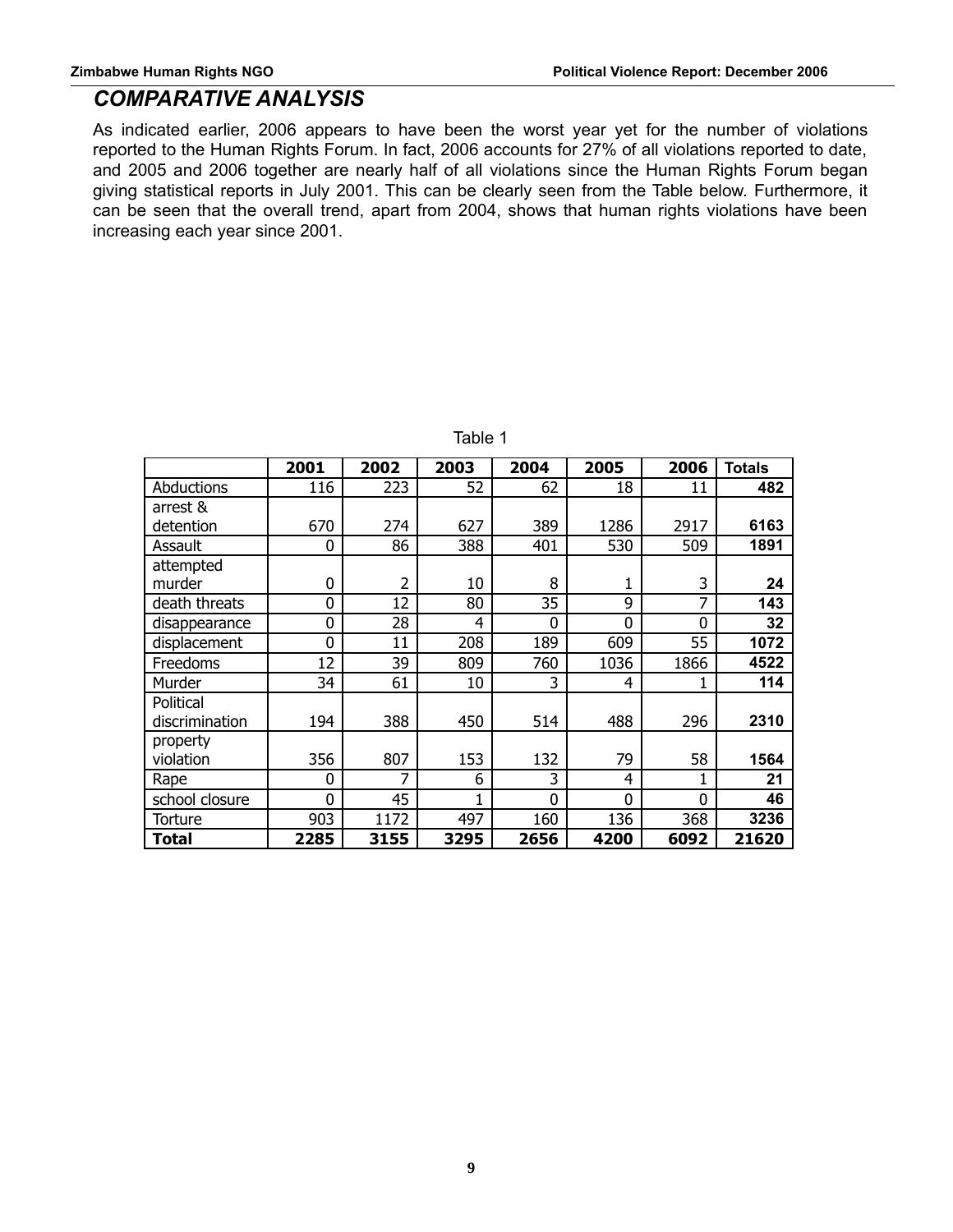Against this understanding, some brief comparisons between 2005 and 2006 are made. The trends between the 2 years will be analysed. The full details of the violation recorded during 2005 and 2006 are given below.

|                                 | 2005    | 2006 |
|---------------------------------|---------|------|
| <b>Abductions</b>               | 18      | 11   |
| <b>Assault</b>                  | 530     | 509  |
| <b>Attempted murder</b>         | 1       | 3    |
| <b>Death threats</b>            | 9       |      |
| <b>Disappearance</b>            | 0       | 0    |
| <b>Displacement</b>             | 609     | 55   |
| <b>Freedoms</b>                 | 1036    | 1866 |
| <b>Murder</b>                   | 4       |      |
| <b>Political discrimination</b> | 488     | 296  |
| <b>Property violation</b>       | 79      | 58   |
| Rape                            | 4       |      |
| <b>School closure</b>           | 0       | 0    |
| <b>Torture</b>                  | 136     | 368  |
| <b>Unlawful arrest</b>          | $658^2$ | 1460 |
| <b>Unlawful detention</b>       | 628     | 1457 |
| <b>Total</b>                    | 4200    | 6092 |

| × |  |  |
|---|--|--|
|---|--|--|

As can be seen from the Table above, there were many more violations recorded in 2006 than in 2005. 2005 had recorded the highest number of violations since the Forum began recording in July 2001. However 2006 has far surpassed 2005. Very marked increases are seen in the number of unlawful arrests & detentions, torture and interference with basic freedoms. Overall it cannot be concluded that 2006 has seen any improvement in the human rights climate.

<span id="page-9-0"></span><sup>&</sup>lt;sup>2</sup> Unlawful arrest and detention were added together in the December 2005 Monthly Political Violence Report. In this report we have seperated them.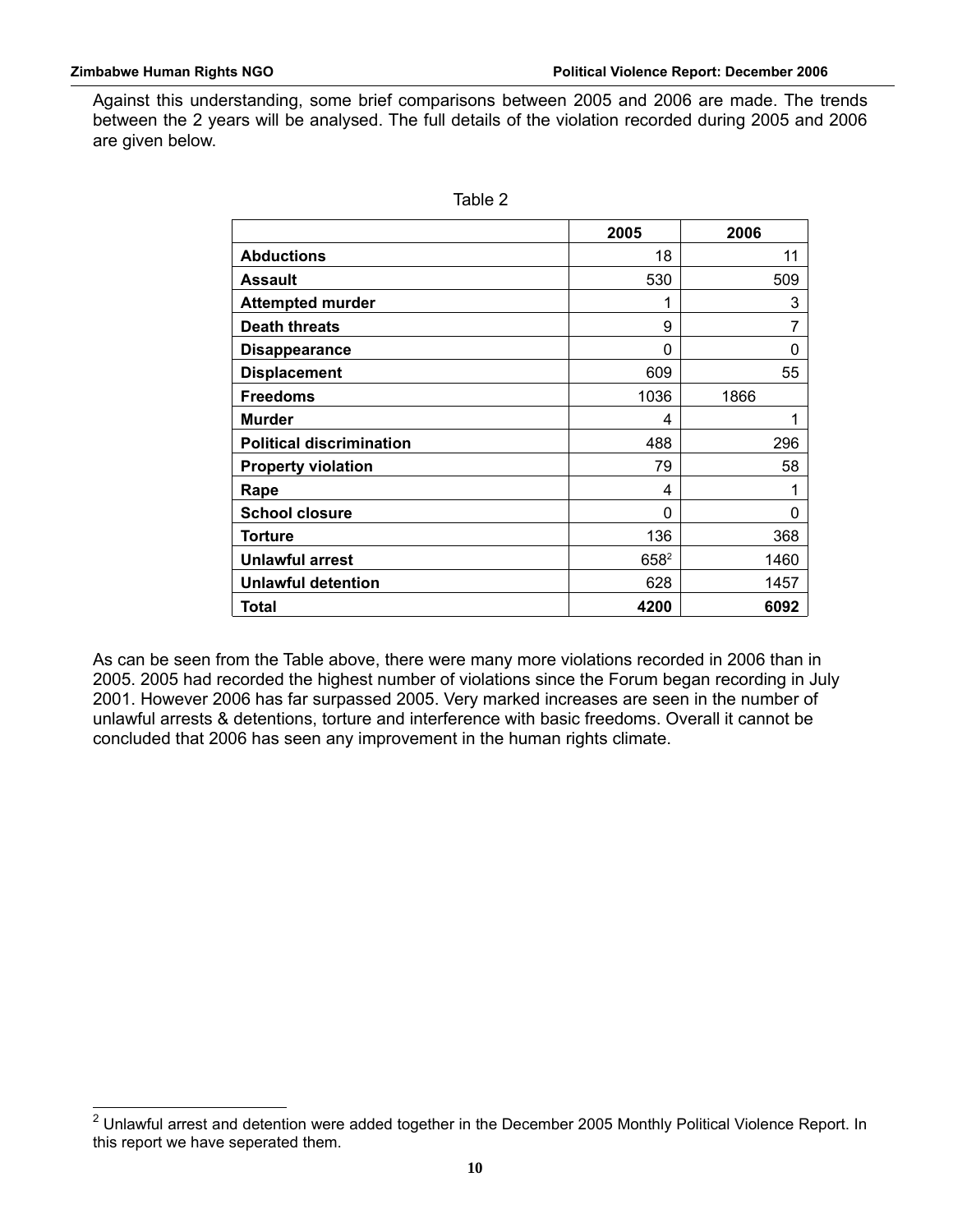#### *The Parliamentary elections in 2005*

2005 was another election year, and, as in the past, the Forum anticipated a marked increase in the number of violations. The elections in 2005 were held against the standards of the SADC Principles and Guidelines for Democratic Elections, and these ostensibly provided a set of criteria for evaluating the validity of elections. The Forum produced 2 reports on the elections, and unequivocally indicated that neither the pre-election period<sup>[3](#page-10-0)</sup>, nor the election itself<sup>[4](#page-10-1)</sup>, conformed to the Principles and Guidelines.

Although it was generally concluded that the 2005 elections were less violent than elections in the previous 5 years, they were not free from human rights violations, and certainly allegations about the political use of food abounded<sup>[5](#page-10-2)</sup>. It is evident, from the Forum's own data, that there was a significant rise in reported violations during the 3 months prior to the March Parliamentary Election in 2005.

Thus, the Forum was able to conclude, in respect of the 2005 Parliamentary Elections:

*"Although many of these reports do not come from non-partisan sources, the allegations of violence and denial of food aid are remarkably consistent with the reports of threats made prior to the elections, outlined earlier in this report. This consistency lends credibility to all allegations of this nature made prior to, and after, the elections. It also supports the hypothesis advanced in this report that ZANU(PF) won the election in a manner which was neither free nor fair, not due to stuffed ballot boxes, but by creating a captive electorate dependent upon the favours of the ruling party and one which was starved of information, free choice and food."[6](#page-10-3)*

#### *Operation Murambatsvina*

The 2005 Parliamentary Elections were followed very quickly by the now-notorious *Operation Murambatsvina*. The magnitude of the displacements drew widespread comment, and the Forum has issued 3 reports in connection with this event<sup>[7](#page-10-4)</sup>. It is not the intention of this report to re-cover the ground of these two previous reports, but it is worth making several brief comments on events subsequent to the publication of the reports.

Firstly, it is evident that the Government of Zimbabwe has shown little inclination to accept any liability for the enormous harm caused to many hundreds of thousands of ordinary Zimbabweans, and, as was pointed out in the second Forum report, continues merely to vilify and denigrate all persons and organizations, which raised concerns about *Operation Murambatsvina.*

<span id="page-10-0"></span><sup>3</sup> See Zimbabwe Human Rights NGO (2005), *It's the Count that Counts: Food for Thought. Reviewing the Preelection Period in Zimbabwe*. March 2005. HARARE: ZIMBABWE HUMAN RIGHTS NGO FORUM.

<span id="page-10-1"></span><sup>4</sup> See Zimbabwe Human Rights NGO Forum (2005), *Of Stuffed Ballots and Empty Stomachs. Reviewing Zimbabwe's 2005 Parliamentary Election and Post- Election Perio*d. July 2005, HARARE: ZIMBABWE HUMAN RIGHTS NGO FORUM.

<span id="page-10-2"></span><sup>&</sup>lt;sup>5</sup> See again Zimbabwe Human Rights NGO Forum (2005), Of Stuffed Ballots and Empty Stomachs. Reviewing Zimbabwe's 2005 Parliamentary Election and Post- Election Period. July 2005, HARARE: ZIMBABWE HUMAN RIGHTS NGO FORUM.

<span id="page-10-3"></span> $^6$  See again Zimbabwe Human Rights NGO Forum (2005), Of Stuffed Ballots and Empty Stomachs. Reviewing Zimbabwe's 2005 Parliamentary Election and Post- Election Period. July 2005, HARARE: ZIMBABWE HUMAN RIGHTS NGO FORUM.

<span id="page-10-4"></span><sup>7</sup> See Zimbabwe Human Rights NGO Forum (2005), *Order out of Chaos, or Chaos out of Order? A Preliminary Report on Operation "Murambatsvina"*. June 2005. HARARE: ZIMBABWE HUMAN RIGHTS NGO FORUM.; Zimbabwe Human Rights NGO Forum (2005), *The Aftermath of a Disastrous Venture. A Follow up report on "Operation Murambatsvina"*. August 2005. HARARE: ZIMBABWE HUMAN RIGHTS NGO FORUM*;* Zimbabwe Human Rights NGO Forum(2006)*, Political Repression disguised as Civic Mindedness. Operation Murambatsvina one year later.* November 2006. HARARE: ZIMBABWE HUMAN RIGHTS NGO FORUM*.*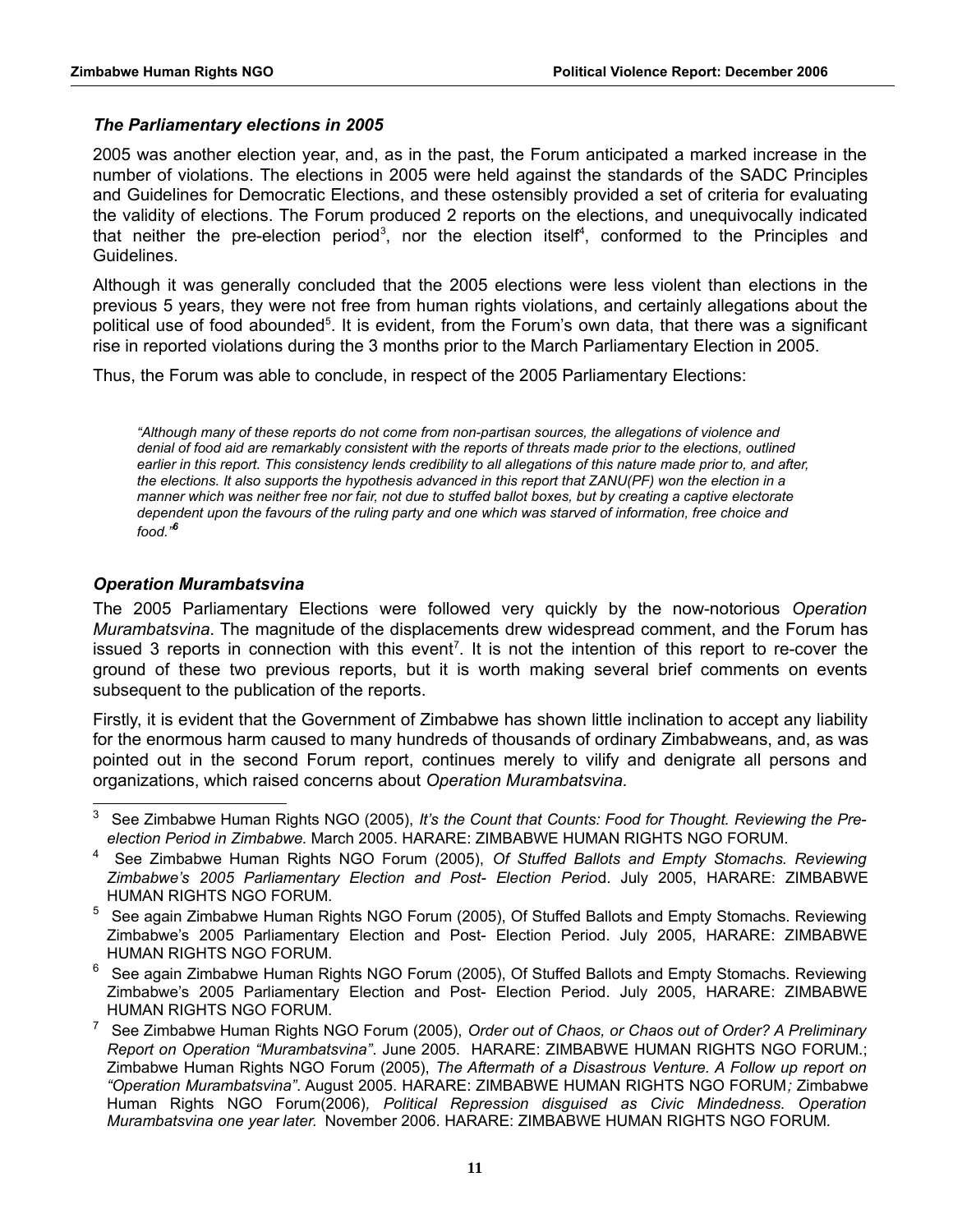Secondly, the concerns raised by the Forum and others were matched by the 2005 resolution of the African Commission for Human and Peoples' Rights on the human rights situation in Zimbabwe. Again the Government of Zimbabwe has responded by vilifying and denigrating the Commission, rather than addressing directly the concerns of all these parties and bodies. Here it is worth pointing out that the African Commission, in its resolution on Zimbabwe, raised many other areas of concern, including the continuation of gross human rights violations, the continued application of draconian legislation, and amendments to the Constitution of Zimbabwe. These are all issues about which the Forum has seen fit to comment in the past.

Thirdly, there was evidence that the Government of Zimbabwe was obstructing efforts by humanitarian agencies to render assistance to those affected by *Operation Murambatsvina*, which is contrary to the Government's Responsibility to Protect.

Thus, the Forum remains concerned about the effects of the displacements, and considers that the crisis engendered by the Government was continuing rather than abating as the Government asserted.

Despite the 2 major events above in 2005 wherein a number of violations were committed, 2006 saw a rise in the number of violations recorded even though 2006 was not an election year. Of note in 2006 is the rise of incidents of torture. Two major events stand out as regards torture in 2006, the ZCTU demonstration of September 2006 and the Bindura State University demonstrations of May 2006. During these 2 events students and ZCTU activists were brutally tortured and assaulted by a regime that desperately tries to hold on to power. This intention was clearly manifested in December when ZANU-PF held its annual congress in Goromonzi and tried to institute through a party caucus, the postponement of the 2008 Presidential Elections and the synchronization of the Presidential and Parliamentary Elections to a further date, 2010.

#### *Assault and other incidents of violence*

Incidents of assault were higher in 2005 as compared to 2006 recording 530 and 509 respectively for each year. In 2005 the highest number of assaults recorded in a month were for March, which recorded 259, almost half the number of assaults recorded in the year. This is attributable to incidents surrounding the 31 March 2005 Parliamentary Elections, which included the Women of Zimbabwe Arise (WOZA) vigil on the night of the elections themselves. WOZA held a candlelight vigil as they prayed for divine intervention that the elections would not be rigged. In the process, the women who had gathered at Africa Unity Square, Harare, for the vigil were assaulted and arrested under POSA. In the run up to the elections, there were also assaults reported against MDC candidates and activists who were apparently assaulted for trying to campaign particularly in Zvimba North.

The highest number of assaults recorded for 2006 was 178, which was for May. This was also the highest number of assaults between the 2 years. This number is attributed to the Budiriro House of Assembly By-elections and the "commemoration" of *Operation Murambatsvina* by civil society led by Crisis in Zimbabwe Coalition. The commemoration was for 2 months starting 18 May, the date on which the year before, the government had destroyed not only the informal settlements and businesses but the lives of many people as well. *Operation Murambatsvina* is described above. Most importantly the large number of assaults in May 2006 is attributed to the rapine torture, assault, and wanton disregard for human dignity and the integrity of the human person carried out by the police and intelligence officers against unarmed innocent students who were boycotting classes at Bindura State University. The students were boycotting the classes in an effort to let the Government and the Ministry of Higher and Tertiary Education understand that the tuition and accommodation fee hikes were untenable. The fees had been hiked in February 2006 to a level that far surpassed the loans the students were being offered. This effectively meant that tertiary and higher education had become a preserve of the rich.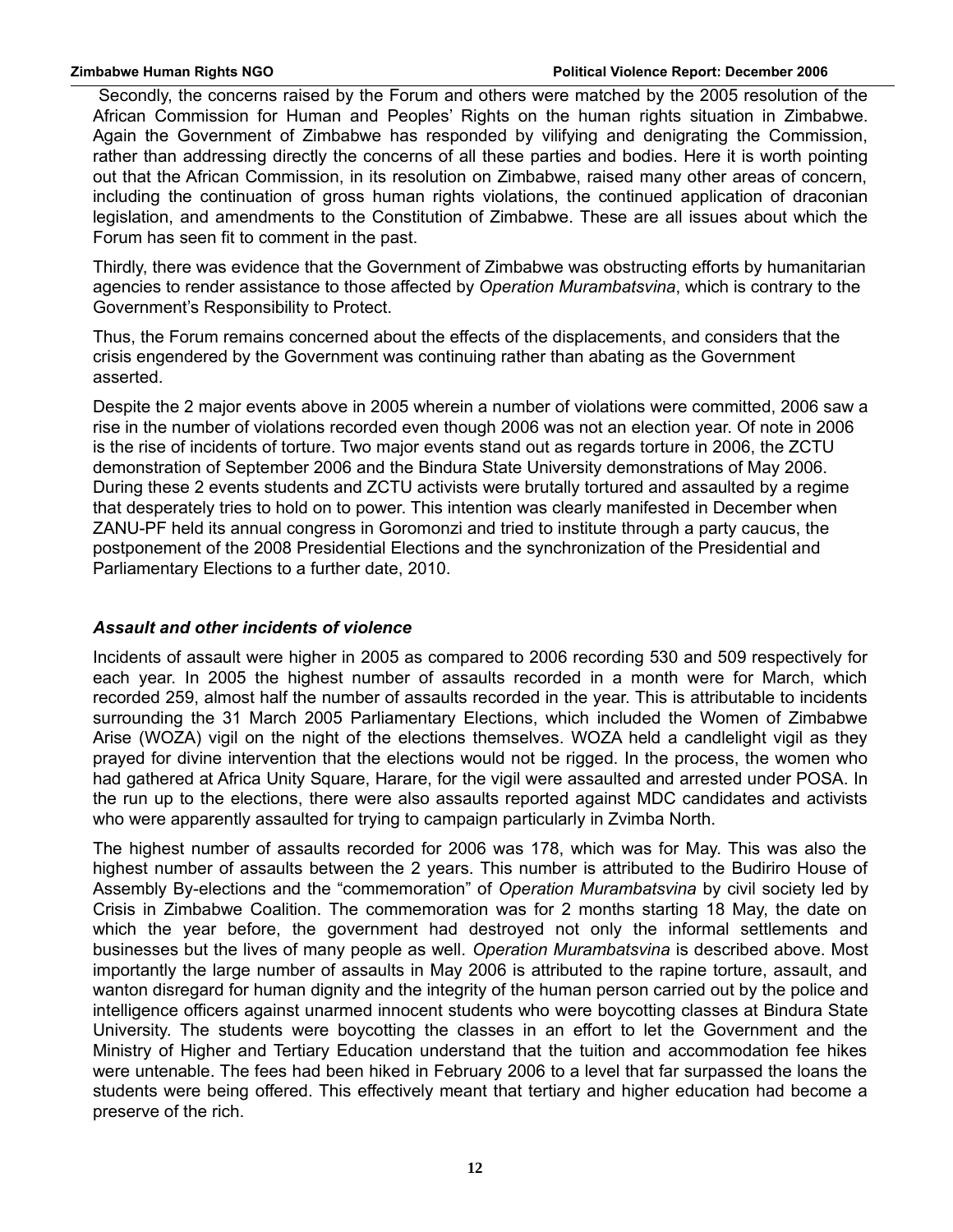The least number of assaults recorded in 2006 was in June and December 2005, which recorded 4 incidents in 2006 and 8 in 2005. December 2006 recorded 6 incidents of assault. December is usually a month where most organizations are preparing to close down so the low numbers might not necessarily reflect a reduced incidence of violations but the fact that information collected in December is collected within a short period of time as the organizations are closing shop for the Christmas and New Year holidays. The 4 cases recorded in June 2006 are the least cases of assault recorded in both years. One might take this as a welcome state of events as regards human rights adherence by the State. However, in this month, the use of intimidation was very high. Civil Society leaders and church leaders were intimidated by state security agents in order to deter protests which were set for 22 June. Could it be assumed that the state felt that intimidation alone would suffice to achieve its goals since the torture and assaults of the Bindura State University students were still resonating in the minds of many?

#### *Abduction and kidnapping*

Abduction/kidnapping was higher in 2005, when 18 cases were recorded, whereas only eleven cases were recorded in 2006. This is a decrease and a welcome change and it seems the trend is that incidents of abduction and kidnapping continue to be on the decline, 2004 had recorded 62 cases. For 2005, the highest number of abductions recorded is 6, in March and the lowest are 0, recorded in the months of July and September through to December. The 6 recorded in March were recorded during the March 2005 Parliamentary Elections. Elections in Zimbabwe are usually a focus for an increase in human rights violations. May 2006 recorded 5 abduction and kidnapping violations. This was during the Bindura State University tortures, the Budiriro House of Assembly By-election and a number of NCA demonstrations in support for a new constitution for Zimbabwe. October and April recorded 2 incidents each, July and March recorded 1 incident each while all the other months had no incidents of abduction and kidnapping.

#### *Attempted murder*

There were was only 1 attempted murder recorded in 2005, having been recorded in September during a new wave of farm invasions, which befell the country, particularly in Manicaland, in Chipinge and Nyazura areas. 2006 recorded 3 cases of attempted murder, 2 in April and 1 in December. April 14 saw the torture and attempted murder of Nixon Nyikadzino, an NCA activist, by Military Intelligence officers.

#### *Death Threats*

2005 recorded a total of 9 cases of death threat of which 3 were in April. This was part of the post election retribution that pervaded the country after 31 March 2005 Parliamentary Elections and also the MDC demonstration against the election results. In May and October 2 incidents were recorded each month and in January and March there were 1 each. 2006 saw a slight decrease in the number of death threats recording a total of 7, 2 in March and April and 1 in June, July and December.

#### *Disappearances*

Disappearances are becoming more and more an uncommon phenomenon in Zimbabwe. In 2005 as in 2006 there were no disappearances recorded. This is a welcome state of events.

#### *Displacement*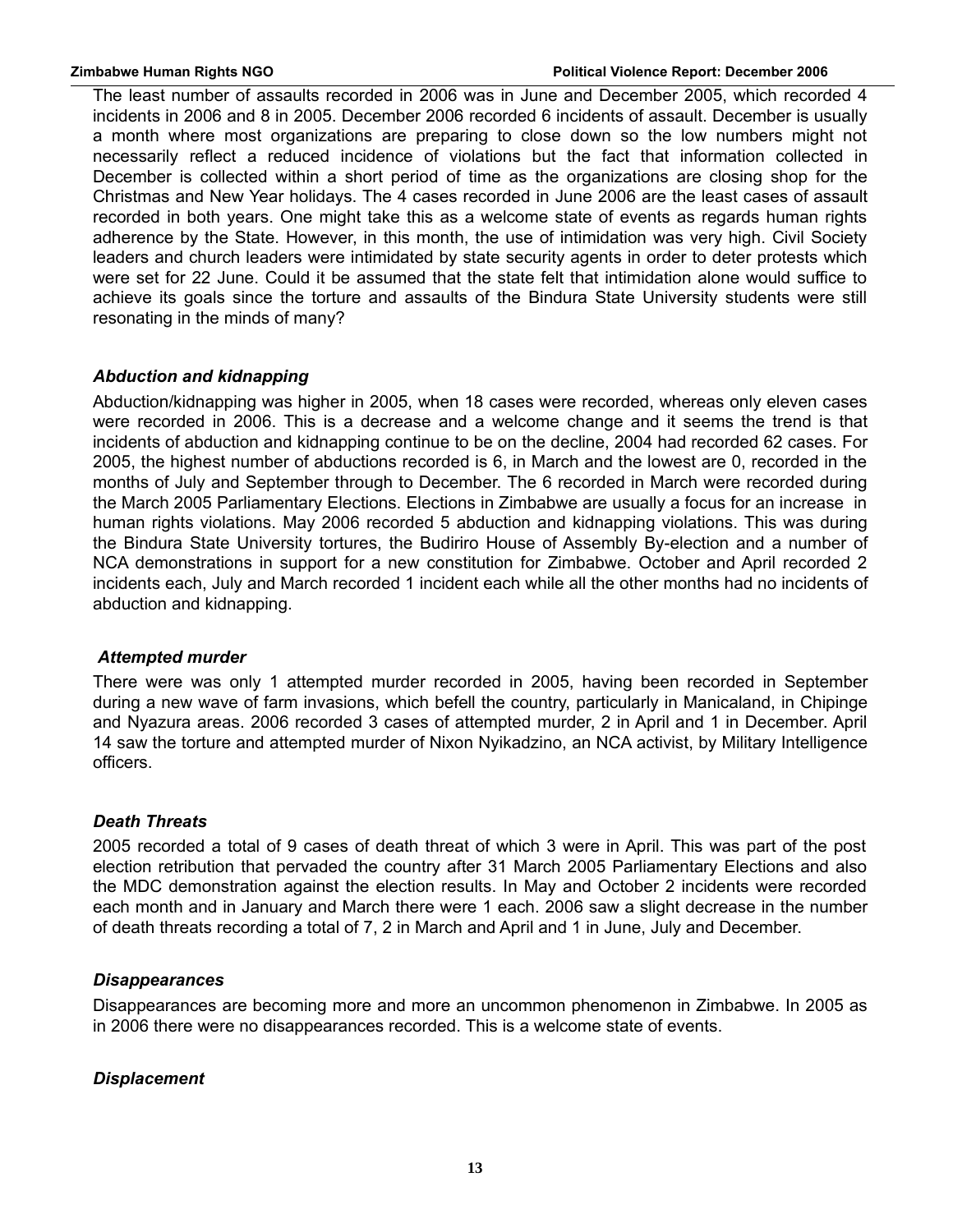Displacements were markedly higher in 2005 than in 2006, 609 and 55 respectively. The highest in 2006 was 54 in April followed by 1 in December. The 54 cases in April were due to the eviction of residents of Nenyere Flats in Mbare by ZANU-PF activists who wanted to occupy the places and also due to the eviction of squatters along Macheke River in Masvingo by the police. Some ran away due to violence being perpetrated against them. 2005 saw a very high increase in incidents of displacement due to *Operation Murambatsvina/Restore Order.[8](#page-13-0)* In August 2005 the highest displacement incidents were recorded between the 2 years under review, amounting to 500 incidents. This was due to displacements at Donhoro farm. In May when *Operation Murambatsvina* began, 27 displacements were recorded, which was lower than April where displacements were due to postelection retribution when 55 displacements were recorded. In January 2005 17 displacements were recorded that were associated with Vice President Mujuru's celebrations on her appointment as Vice President, which led to political violence throughout the country.

<span id="page-13-0"></span><sup>8</sup> See again Zimbabwe Human Rights NGO Forum (2005), *Order out of Chaos, or Chaos out of Order? A Preliminary Report on Operation "Murambatsvina*". June 2005. HARARE: ZIMBABWE HUMAN RIGHTS NGO FORUM; Zimbabwe Human Rights NGO Forum (2005), *The Aftermath of a Disastrous Venture. A Follow up report on "Operation Murambatsvina"*. August 2005. HARARE: ZIMBABWE HUMAN RIGHTS NGO FORUM.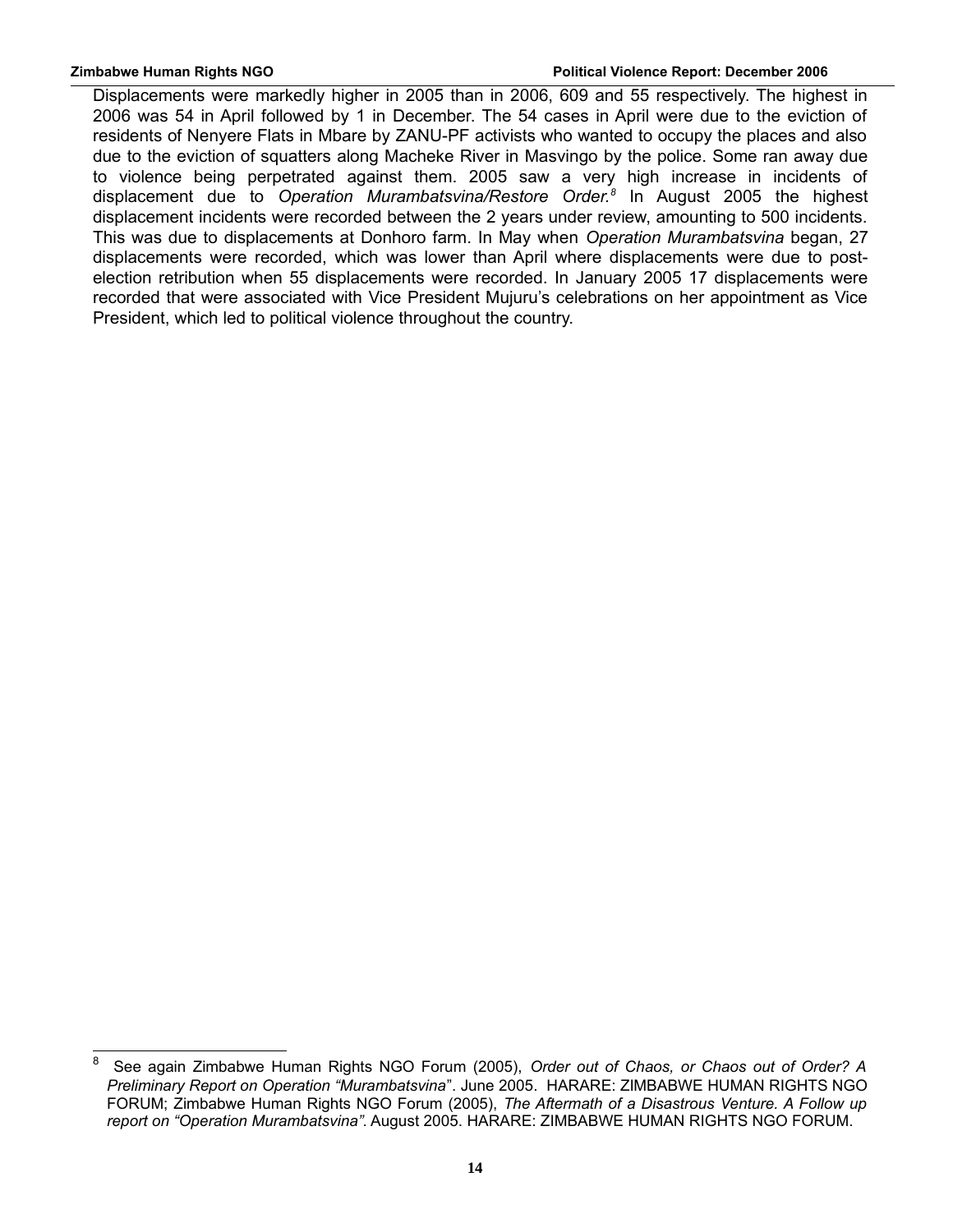#### *Freedom of expression/association/movement[9](#page-14-0)*

The right to freedom of expression, association and movement continues to be the most violated right in Zimbabwe. This is possibly due to POSA and other repressive legislation as well as a general culture of repression and intolerance. In 2005, a total of 1036 violations of this right were recorded, which is markedly lower than the 1866 recorded for 2006. This shows that violations of this right are by no means decreasing. In 2005, the highest number was recorded in May viz 349. This was linked with the continuation and intensification of post election retribution. The election month itself, March 2005 recorded 268 violations of the right to freedom of expression, association and movement. In December the least number of incidents, namely 8, were recorded.

In 2006 the highest number of the violations to the right to freedoms was recorded in September, which recorded 560 violations. This was the month in which WOZA women demonstrated against poor service delivery by Harare City Council and ZCTU demonstrated and their members were brutally assaulted and tortured. February 2006 recorded a very high number of violations of this right as well, namely 410 cases. This was due to WOZA demonstrations against the deteriorating state of the economy as well as country-wide demonstrations by students against increases in tuition fee hikes in tertiary and higher education institutions. The NCA also demonstrated in this month on the President's birthday. All these demonstrations, like all demonstrations in Zimbabwe, were met by brutal suppression and undue force against the unarmed citizens. This was done in clear violation of the Constitution of the country and article 19 of the UN Universal Declaration of Human Rights, article 9 of the African Charter on Human and Peoples' Rights and against the resolution by the African Commission of 2005 that POSA and AIPPA should either be amended or repealed to give full observance to the right to freedom of expression. The lowest number of cases on this right was recorded in June 2006, being only 4 violations.

#### *Murders*

<span id="page-14-0"></span><sup>9</sup> It is important to note here that all numbers in the Monthly Political Violence Reports refer to numbers of violations and not numbers of people. Hence, a person may be affected by more than one violation in respect of a single incident.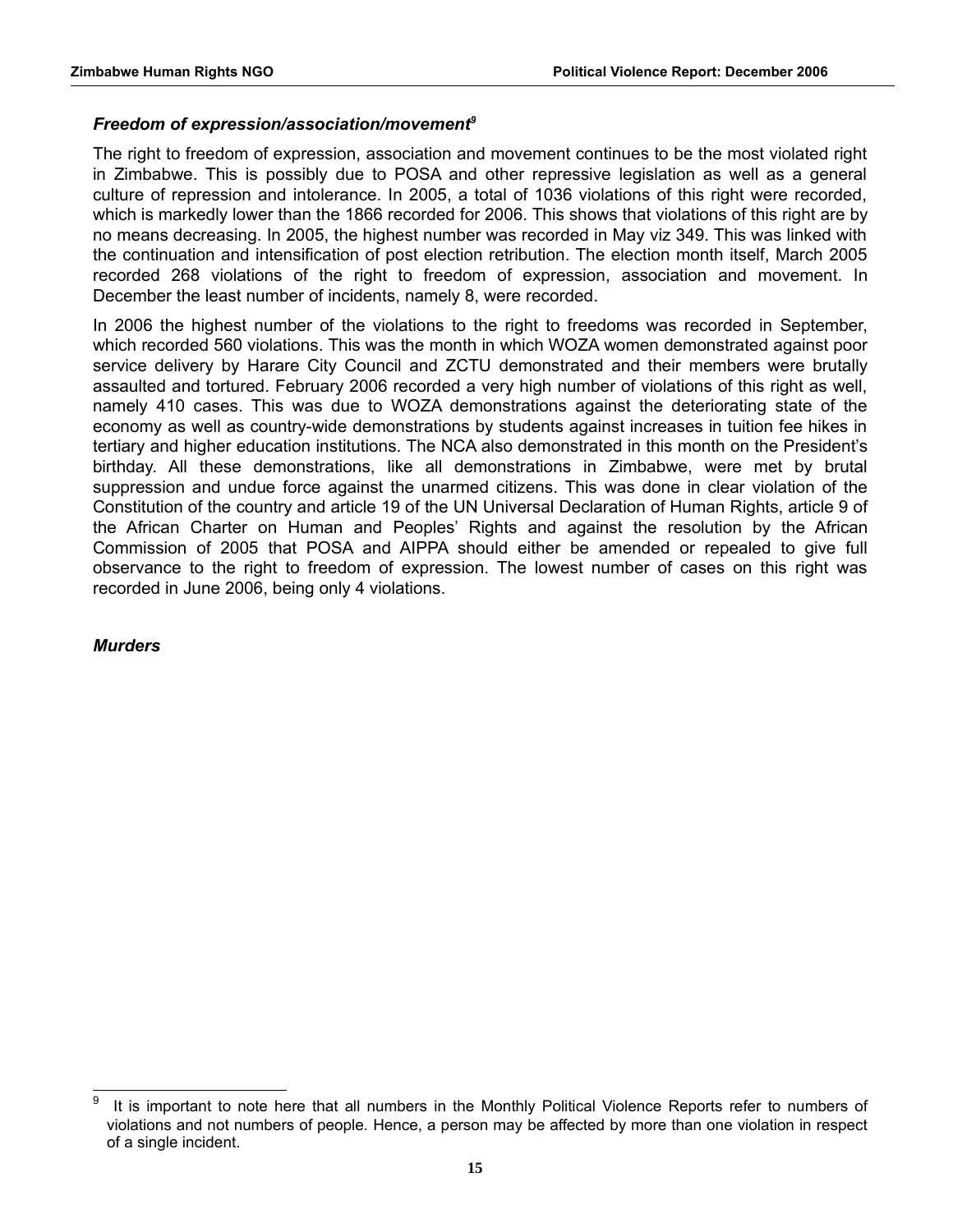In 2005, 4 people were murdered in politically motivated circumstances. Of the 4 people murdered in 2005, 2 were ZANU-PF, one was from the MDC and the other unknown. In April, during post election retribution, Ebrahim Mofat, an MDC activist, was murdered by ZANU-PF activists on 28 April in Hurungwe East constituency. In the same month Febby Muchacha was murdered at Kimcote farm in unclear political circumstances in a gruesome murder that shocked Zimbabwe. The other 2 murders were of Gift Chimbandi and Godwin Ganda in March and May respectively. Gift Chambandi was burnt to death when his house was burnt down.

A case of wrongful death took place in August when Prince Chabuda was shot dead by plain-clothes police detectives who are reported to have mistaken the vehicle he was travelling in for one that was being used by a gang of robbers. The death has been categorised under murder.

The Forum continues to urge state agents to exercise restraint and due care and diligence in the exercise of their duties and adhere to Basic Principles on the Use of Force and Firearms by law enforcement officials (the Basic Principles), adopted by the Eighth United Nations Congress on the Prevention of Crime and the Treatment of Offenders, Havana, 1990, United Nations Code of Conduct for Law Enforcement Officials, adopted December 17, 1979, G.A res 34/169, annex, 34 U.N. GAOR Supp. (No.46) at 186, U.N. Doc. A/34/46 (1979), which stipulate that the use of force should be restrained until and unless it is absolutely necessary.

#### *Political discrimination/intimidation/victimization*

More cases of political discrimination/intimidation/victimisation were recorded in 2005 than in 2006, 448 and 296 respectively. In 2005, the highest number of cases was recorded in March at 128 and April being relatively close at 113 cases. The lowest number of cases in 2005 was in December, namely 4. March 2005 saw the Parliamentary Elections and the WOZA vigil and April saw postelection retribution as well as an MDC demonstration against the results of the March 31 Parliamentary Elections. May 2006 recorded the highest number of political discrimination/intimidation/victimization cases, 179 and July and August recorded 2. In May 2006, the events surrounding the Budiriro House of Assembly By-election, Bindura students' torture and the NCA demonstration account for the high number of cases recorded.

#### *Property related*

Property-related violations of human rights decreased from 79 in 2005 to 58 in 2006. Violations of this right are on the decrease possibly due to the individual personal criminal concequenses that can befall perpetrators.

#### *Rape*

In Kadoma West, there was one incident of rape recorded in October 2006. The victim was allegedly assaulted and raped by ZANU PF activists at Tsungai Business Centre. 2005 recorded 4 cases. The 4 cases in 2005 occurred in April at Kimcote farm in a gruesome incident that pricked the conscience of many Zimbabweans. There is a decline in 2006 to just a single case. The low figures undoubtedly reflect the reluctance of victims to report.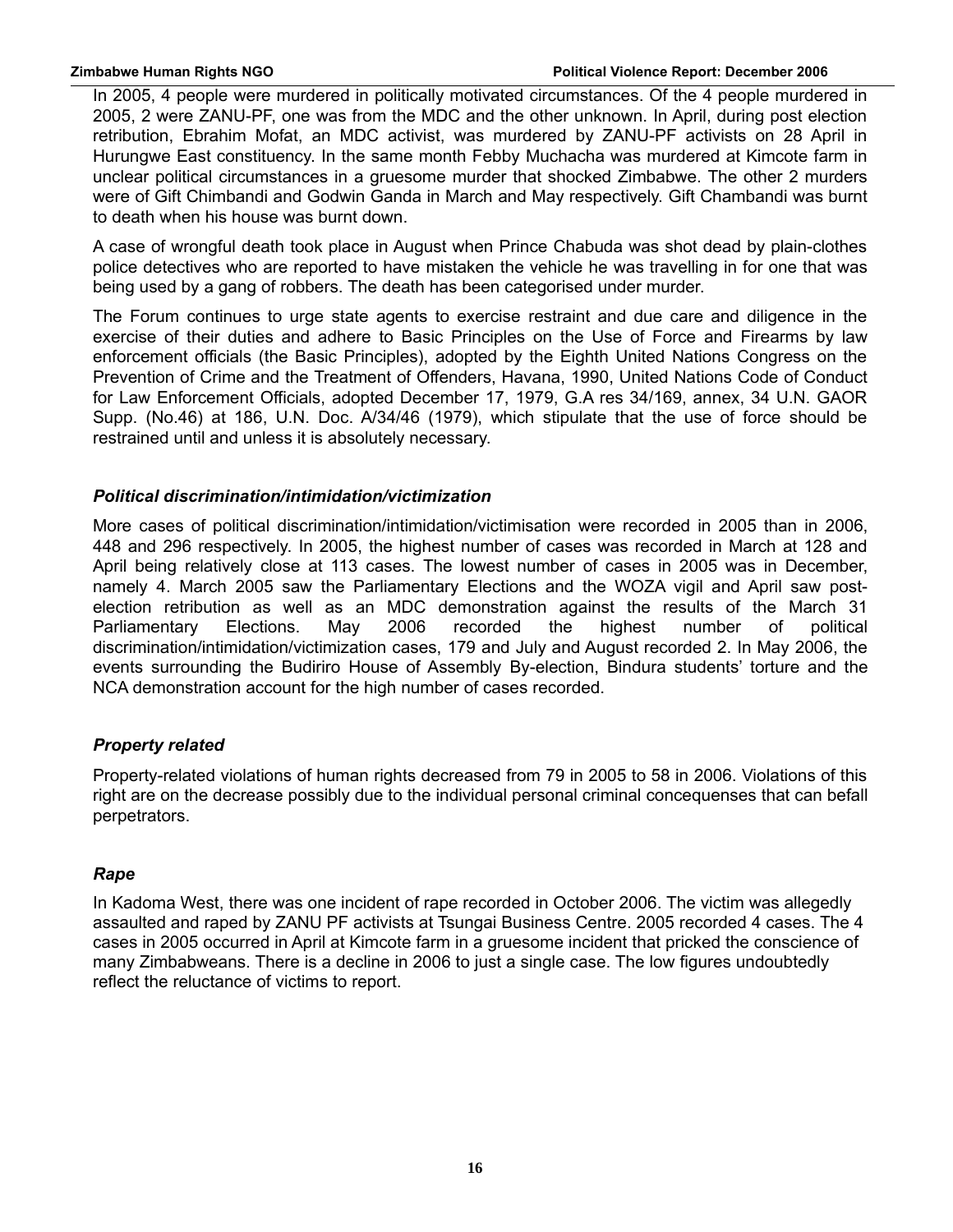#### *School closure*

School closure is one of the less violated category of rights. There were no incidents of school closure recorded either year under review.

#### *Torture*

Torture remains a perennial problem in Zimbabwe. The highest number of torture cases recorded in 2005 was in March, being 98 cases, which occurred during the Parliamentary Elections. These were mostly attributed to the 97 WOZA women who were allegedly tortured on the night of 31 March 2005, while holding a prayer vigil for the elections not to be rigged. There was a marked increase in the incidents of torture from the 136 in 2005 to 368 cases in 2006. These are attributed to the ZCTU demonstrations in September and the Bindura State University students' demonstration and subsequent barbaric torture in May 2006. September 2006 recorded the highest number of cases in the year, 143 in total and May recorded 86.

The practice of torture is proscribed in all international human rights instruments to which Zimbabwe is a party. The Universal Declaration on Human Rights (Article 5), the International Covenant on Civil and Political Rights (Articles 7 and 10) the African Charter on Human and Peoples' Rights (Article 5) all unequivocally prohibit the practice of torture. The provisions in these international human rights treaties are legally binding on states parties and Zimbabwe has every obligation to adhere to the norms enshrined therein. The fundamental nature of the human right to be free from torture is emphasized by the fact that under the major international human rights instruments no derogation is permitted from this right either in times of "public emergency which threatens the life of the nation"[10](#page-16-0) or "in time of war, or other public emergency threatening the life of the nation" or "in time of war, public danger, or other emergency that threatens the independence of Security of a State Party." Article 3 of the Convention Against Torture and other Cruel, Inhuman or Degrading Treatment or Punishment (CAT) states, "No state may permit or tolerate torture or other cruel, inhuman and degrading treatment or punishment". The Forum notes with great concern that after the torture of ZCTU members, the President of Zimbabwe Mr Robert Gabriel Mugabe condoned and encouraged the police to continue in this disgraceful conduct when he said "when the police say move, you move. If you don't move, you invite the police to use force".<sup>[11](#page-16-1)</sup> Zimbabwe is also urged to ratify and domesticate CAT.

As can be seen from Table 1 on page 8, torture has been increasing in 2006, with more than double the number of cases of 2005. It is also the case that torture is not merely confined to political cases, and more cases are being reported of torture being used in ordinary criminal cases. This is a very matter, and it is clear that there is need for serious reform of the Zimbabwe Republic Police. Here it is worth pointing out that the practice of torture by the Zimbabwe Republic Police has been mentioned in other reports of the Human Rights Forum, and is also confirmed by civil suits mounted by the Forum in the Zimbabwean courts.

<span id="page-16-0"></span><sup>&</sup>lt;sup>10</sup> International Covenant on Civil and Political Rights, Article 4.

<span id="page-16-1"></span><sup>&</sup>lt;sup>11</sup> President R. G. Mugabe addressing Delegates at the Zimbabwe Embassy in Cairo, Egypt on the torture of ZCTU activists.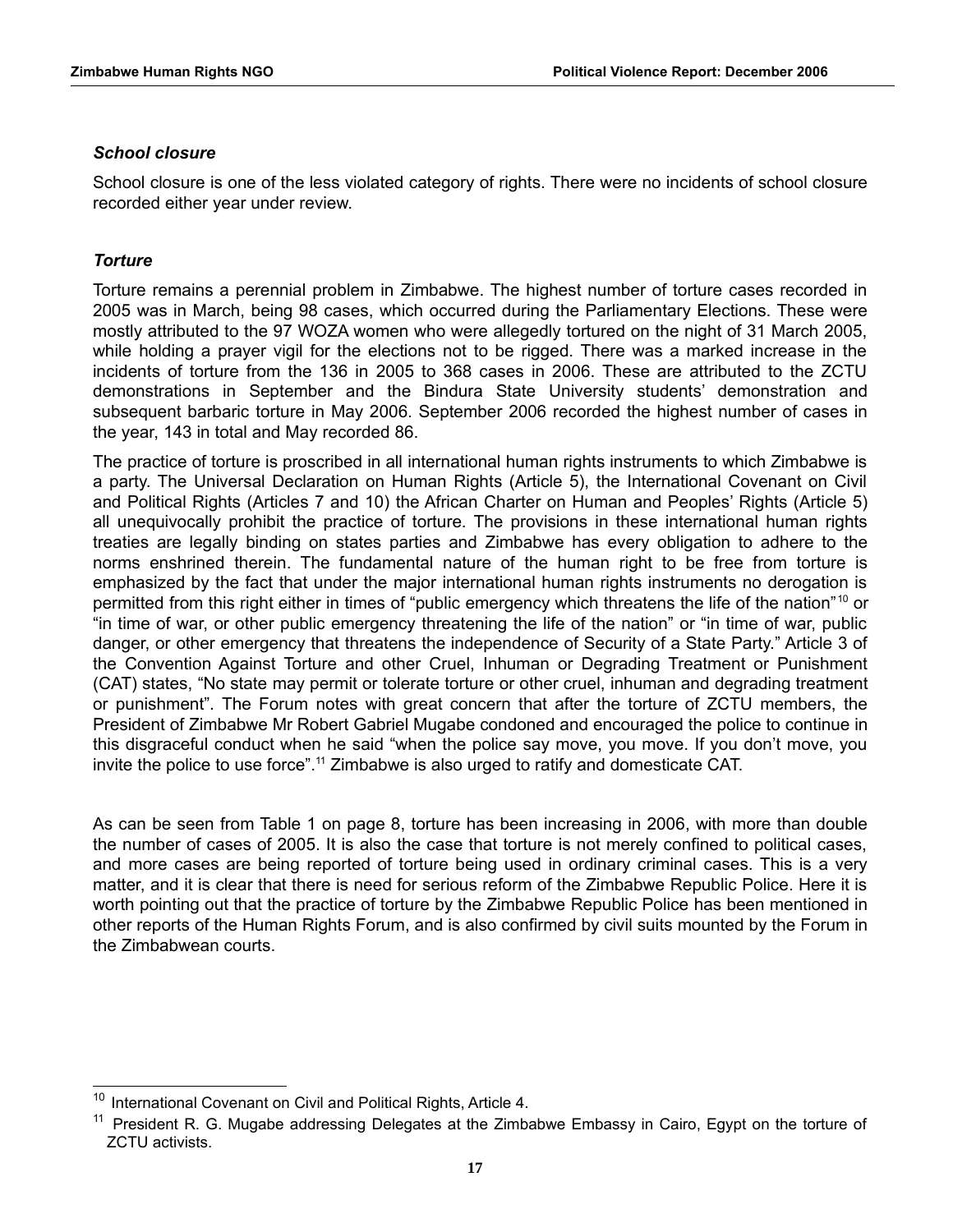#### *Unlawful Arrest and Detention*

2005 recorded an increase in the number of unlawful arrests and detention-658 unlawful arrests and 628 unlawful detentions from 2004<sup>[12](#page-17-0)</sup> but 2006 was markedly higher than 2005. 2006 recorded 1460 unlawful arrests and 1457 unlawful detentions. Unlawful arrests and detentions go hand in glove but sometimes an arrest can be lawful but the detention is unlawful because it exceeds the time stipulated in the Criminal Procedure and Evidence Act viz 48 hours and this does not include weekends or public holidays.

2005 was the worst single year since the Forum began publishing monthly reports in July 2001 as stated in our 2005 December Monthly Political Violence Report. 2006 is markedly worse than 2005. The total number of violations in 2005 was 4200 and in 2006 it was 5792. This shows that human rights violations continue to be on the increase rather than on the decline. Of note is the fact that gross human rights violation categories like torture continue to be on the rise.

<span id="page-17-0"></span><sup>&</sup>lt;sup>12</sup> See our December 2005 Monthly Political Violence Report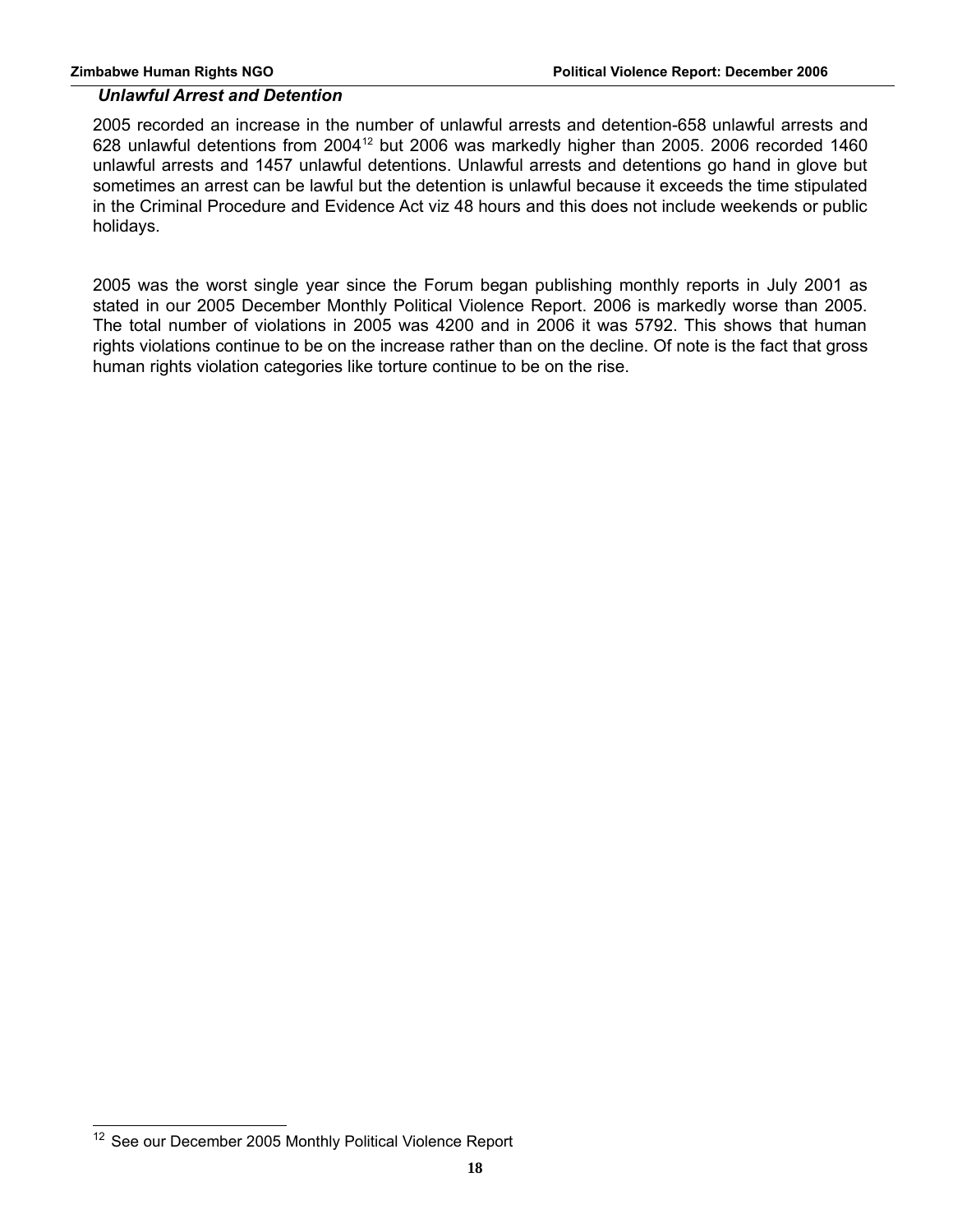$\top$ 

 $\Box$ 

Zimbabwe Human Rights NGO **Political Violence Report: December 2006** 

٦

|              | <b>MAIN EVENTS 2005</b>                                                                                                                                                                                                                     |
|--------------|---------------------------------------------------------------------------------------------------------------------------------------------------------------------------------------------------------------------------------------------|
| January      | -WOZA women are arrested and detained unlawfully as they demonstrate against hikes in school fees.                                                                                                                                          |
|              | -The newly appointed woman Vice President holds celebrations throughout the country and in Bindura, press reported that people are<br>forced to attend<br>the celebration.                                                                  |
|              | -ZANU PF youths reportedly move from door to door forcing Epworth residents to register as voters and to vote for ZANU PF                                                                                                                   |
| February     | -Political violence and victimization surrounds campaigns and preparations for the 31 March 2005 Parliamentary elections.                                                                                                                   |
|              | -WOZA members demonstrate on 12 February in Bulawayo to commemorate Valentine's Day under the theme "the power of love will<br>conquer the love of power".                                                                                  |
|              | -Police reportedly disrupt an MDC training session of Parliamentary candidates in the March 31 Parliamentary elections and MDC<br>supporters on 16 February at Harare Sheraton Hotel. They arrest MDC Director of Elections Mr. Ian Makoni. |
|              | -NCA members are arrested and assaulted by the police after holding a demonstration dubbed "no election without new constitution" on 17<br>February in Harare.                                                                              |
| <b>March</b> | -ZANU PF supporter and war veteran, Gift Chimbandi, is reportedly burnt to death under unclear circumstances. MDC supporters are<br>suspected to have burnt his house leading to his death.                                                 |
|              | -Zimbabwe's $6th$ Parliamentary Election since Independence is held on 31 March 2005.                                                                                                                                                       |
|              | -A WOZA peaceful candle light vigil is disrupted by riot police and the women are reportedly badly assaulted and arrested. The vigil was<br>held at Africa Unity Square in Harare to safeguard the March 31 vote from manipulation.         |
|              | -MDC activists throughout the country are arrested or assaulted for putting up posters and distributing campaign material and people are<br>victimized for attending MDC rallies by ZANU PF supporters.                                     |
|              | -MDC Parliamentary candidate for Zvimba North constituency is reportedly victimized for trying to campaign in the area.                                                                                                                     |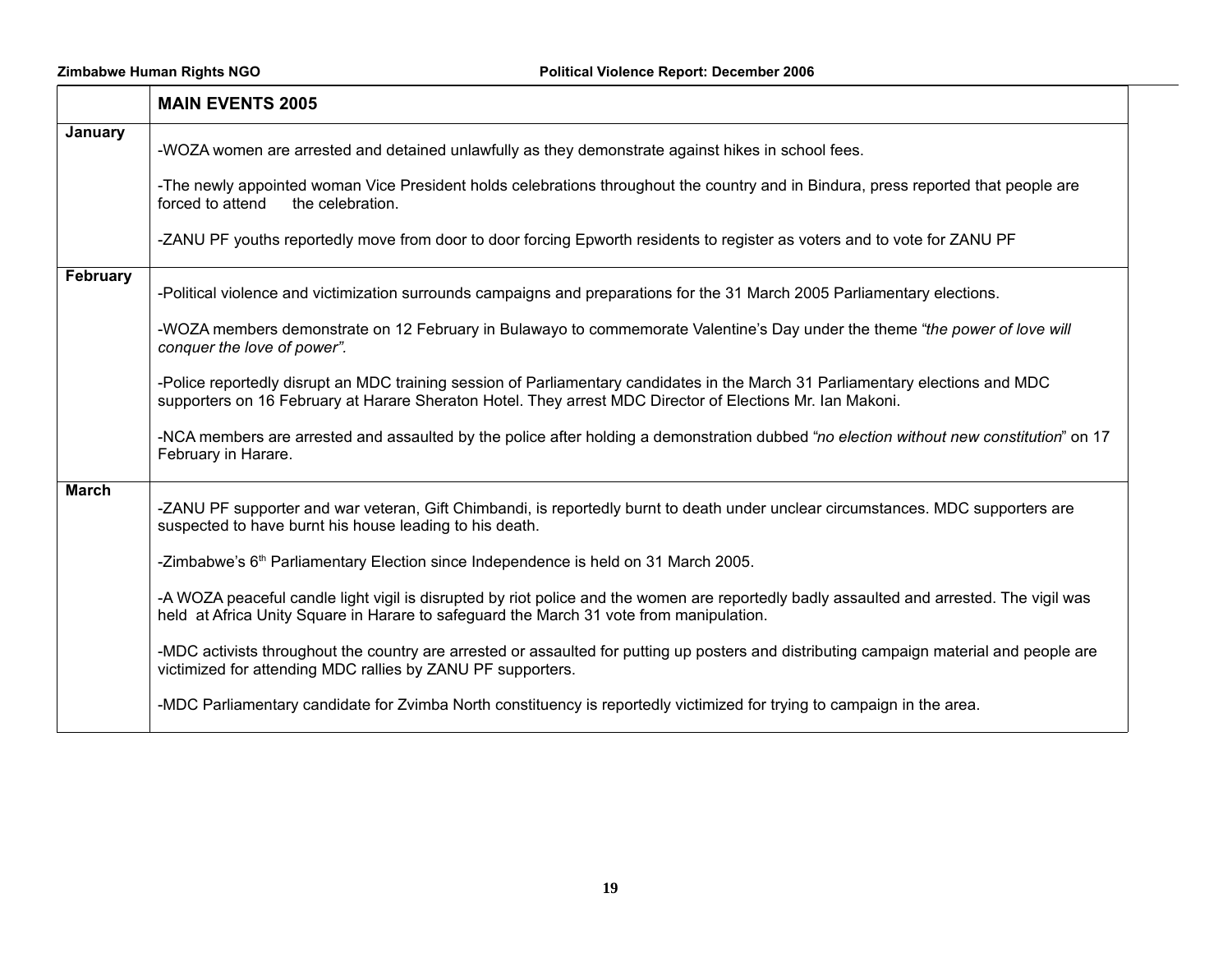| <b>April</b> | -Febby Muchacha a 70 year old woman living at Kimcote Farm in Beatrice is reportedly raped and murdered when a gang of 5 attacks the<br>resettled farmers around 3:00 hrs on 13 April 2005                                    |
|--------------|-------------------------------------------------------------------------------------------------------------------------------------------------------------------------------------------------------------------------------|
|              | -Ebrahim Mofat is reportedly murdered by ZANU-PF activists in Hurungwe East on 28 April 2005.                                                                                                                                 |
|              | -MDC supporters demonstrate against the election results on 4 April 2005 in Harare.                                                                                                                                           |
|              | -Widespread post-election retributive displacements and post-election victimization is reported.                                                                                                                              |
|              | -Independence celebrations are held on 18 April 2005 marking what the Government termed the 'silver jubilee" of Independence                                                                                                  |
| May          | -Operation Murambatsvina, officially announced on 19 May 2005 by the Chairperson of the Commission running Harare, Sekesai<br>Makwavarara, leaves many people homeless and closes down informal traders.                      |
|              | -ZCTU offices are raided by police Fraud Section as the police search for illegal forex transactions in what many think was a clamp down on<br>civil society.<br>-MDC is involved in violent intra-party political squabbles. |
|              | -War veteran Godwin Ganda is murdered on 2 May 2005 in what is suspected to be political victimisation.                                                                                                                       |
|              | -Post election political victimisation and displacement is rampant in Mount Darwin South Constituency.                                                                                                                        |
| June         | -Operation Murambatsvina continues, ironically during the same month as the World Refugee Day and the International Day against Torture<br>which are on 20 June and 26 June respectively.                                     |
|              | -WOZA demonstrates against the effects of Operation Murambatsvina on 18 June 2005 in commemoration of World Refugee Day, which is<br>on 20 June, 2005.                                                                        |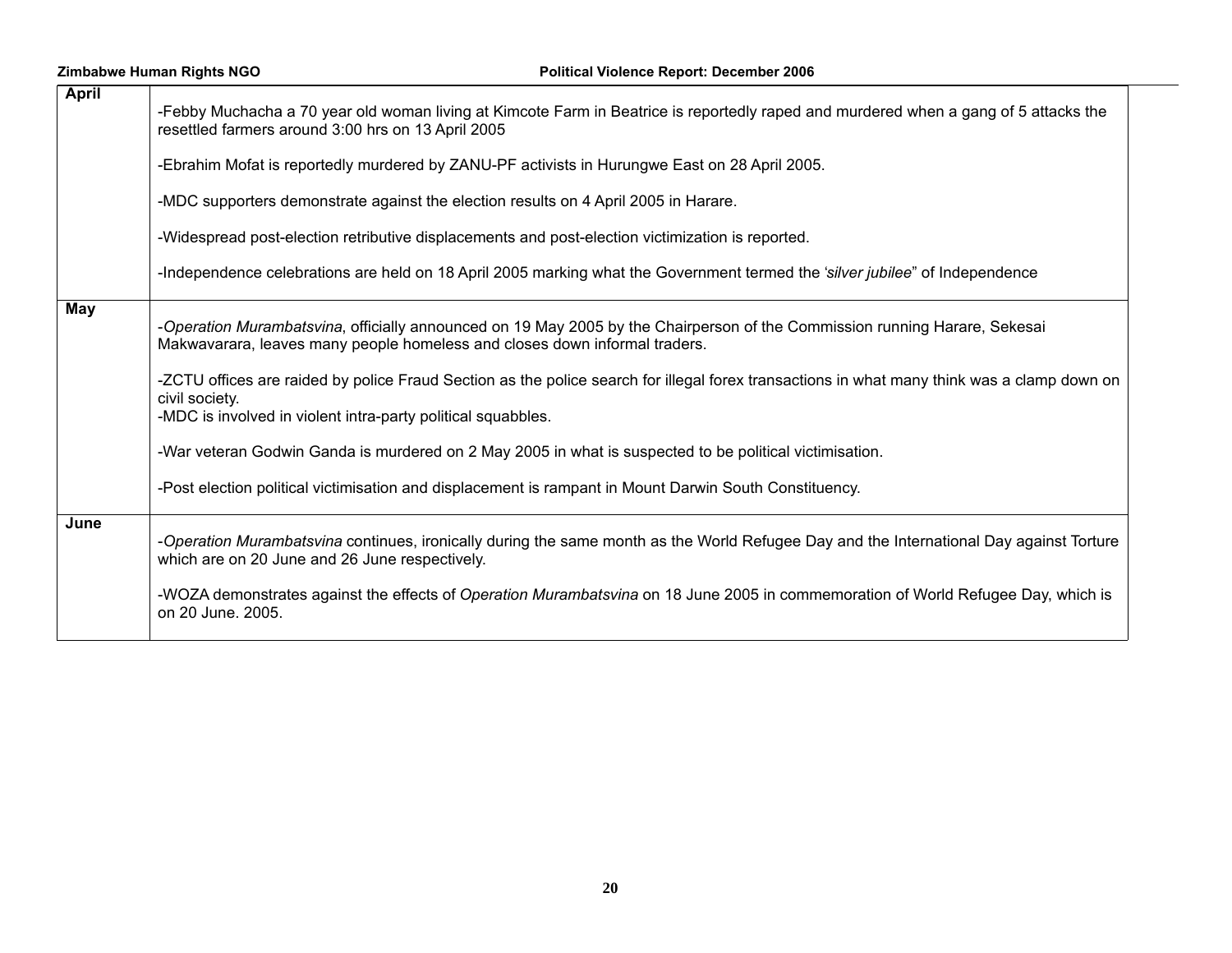|                  | <b>MAIN EVENTS 2005</b>                                                                                                                                                                                                                                                                                                                                                                                         |
|------------------|-----------------------------------------------------------------------------------------------------------------------------------------------------------------------------------------------------------------------------------------------------------------------------------------------------------------------------------------------------------------------------------------------------------------|
| July             | NCA members are reportedly assaulted and arrested as they demonstrate for a new constitution on 21 July 2005.<br>Operation Murambatsvina continues and Porta Farm residents are forcibly evicted by the riot police.                                                                                                                                                                                            |
|                  | ZCTU Women Advisory Council (WAC) meeting is disrupted as infighting in the ZCTU reportedly intensifies.                                                                                                                                                                                                                                                                                                        |
| <b>August</b>    | NCA members are reportedly assaulted as they demonstrate for a new constitution on 4 August 2005.                                                                                                                                                                                                                                                                                                               |
|                  | Vendors are rounded up and their goods confiscated by police on horse-back in Mutare as Operation Murambatsvina continues<br>and 500 residents of MacDonald (dhonhoro) farm are reportedly evicted by police in Harare.                                                                                                                                                                                         |
| <b>September</b> | The Constitutional Amendment Bill No 17 is signed into law by the President. The Act establishes the senate, takes away the<br>right of appeal from people aggrieved by the acquisition of their farms and limits appeal to the courts only to the amount offered<br>for compensation. It also seeks to take away travel documents from people perceived to be against the economic interests of<br>the country |
|                  | Members of WOZA demonstrate in Harare and Bulawayo on 21 September 2005 to mark the International Day for Peace.                                                                                                                                                                                                                                                                                                |
|                  | A new wave of farm invasions hits Manicaland Province.                                                                                                                                                                                                                                                                                                                                                          |
| October          | Chitungwiza residents demonstrate over poor services being provided by the Municipality on 13 October. The demonstration<br>becomes violent as MDC and ZANU-PF supporters clash.                                                                                                                                                                                                                                |
|                  | The police, army and prison officers indiscriminately assault people at Budiriro 4 Shopping Centre on 15 October. Targeted<br>assaults take place thereafter.                                                                                                                                                                                                                                                   |
|                  | Six researchers of the Mass Public Opinion Institute are assaulted by self-styled war veterans in Waterfalls whilst seeking public<br>opinion on the political, social and economic variables in Zimbabwe.                                                                                                                                                                                                      |
|                  | On October 24, Nomination Courts in Zimbabwe's 10 administrative provinces sit for the aspiring candidates to submit their<br>names for the<br>Senate elections scheduled for November 26.                                                                                                                                                                                                                      |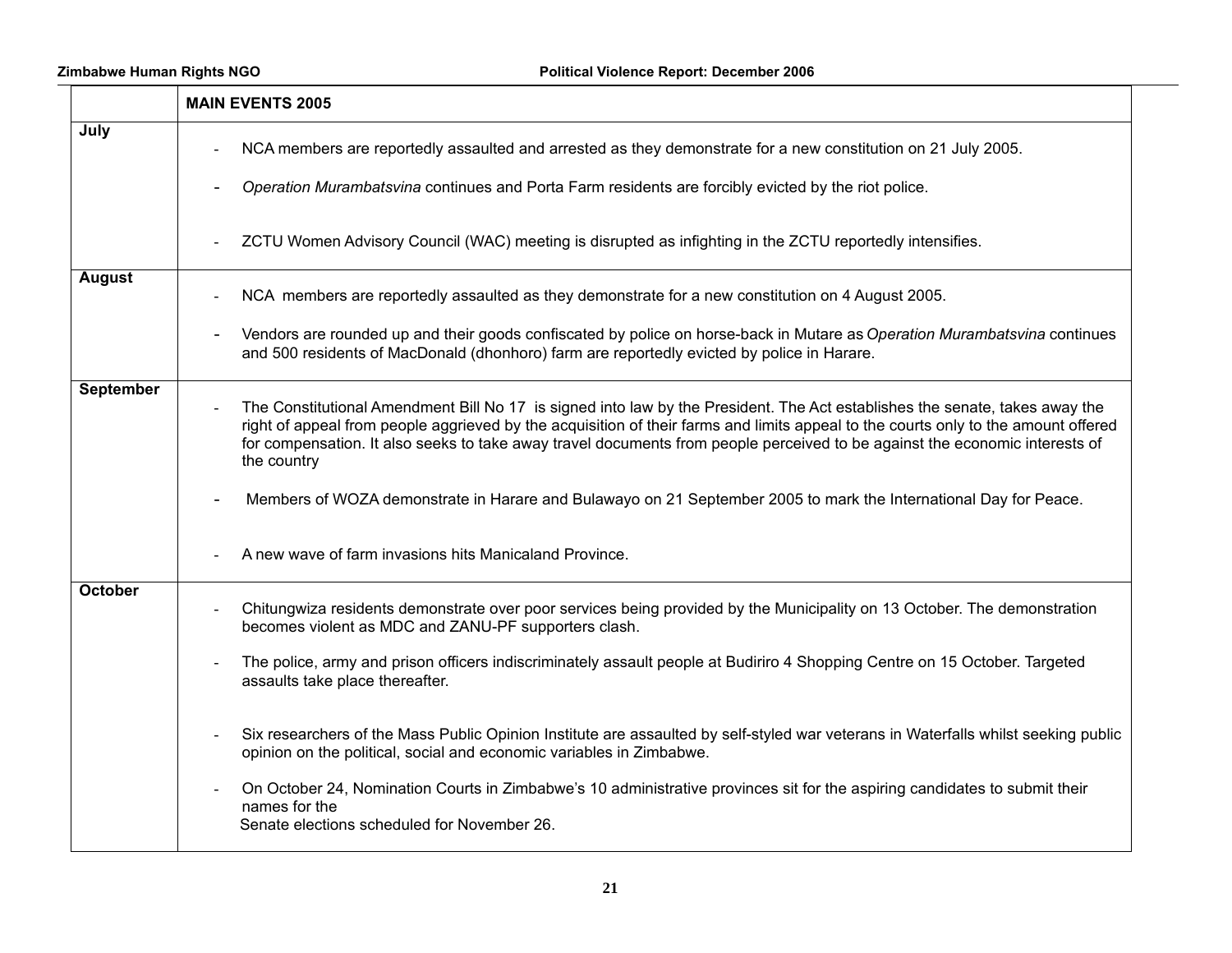| <b>November</b> | NCA members demonstrate for a new constitution and against the Senate elections set for 26 November 2005 on 5 November<br>$\sim$<br>2005                                                                                                                                  |
|-----------------|---------------------------------------------------------------------------------------------------------------------------------------------------------------------------------------------------------------------------------------------------------------------------|
|                 | ZCTU members demonstrate on 8 November 2005 for the reduction of taxes, cost of living adjustment and against the rising<br>$\sim$<br>costs of fuel and other basic commodities. Many of them are arrested and detained in inhuman conditions in police holding<br>cells. |
|                 | The 16 Days of Activism against Gender Violence begins on 16 November 2006.<br>$\blacksquare$                                                                                                                                                                             |
|                 | Senate Elections are held together with the Gutu North by-election on 26 November 2005.                                                                                                                                                                                   |
| <b>December</b> | The world commemorates World Aids Day on 1 December<br>$\blacksquare$                                                                                                                                                                                                     |
|                 | MDC MP for Mabvuku, Hon. Mabhawu, is reportedly assaulted in Highfield just before an MDC rally as the divisions in the MDC<br>persist                                                                                                                                    |
|                 | The world celebrates World Human Rights Day on 10 December and WOZA demonstrates in Harare and Bulawayo to<br>$\overline{\phantom{0}}$<br>commemorate the day.                                                                                                            |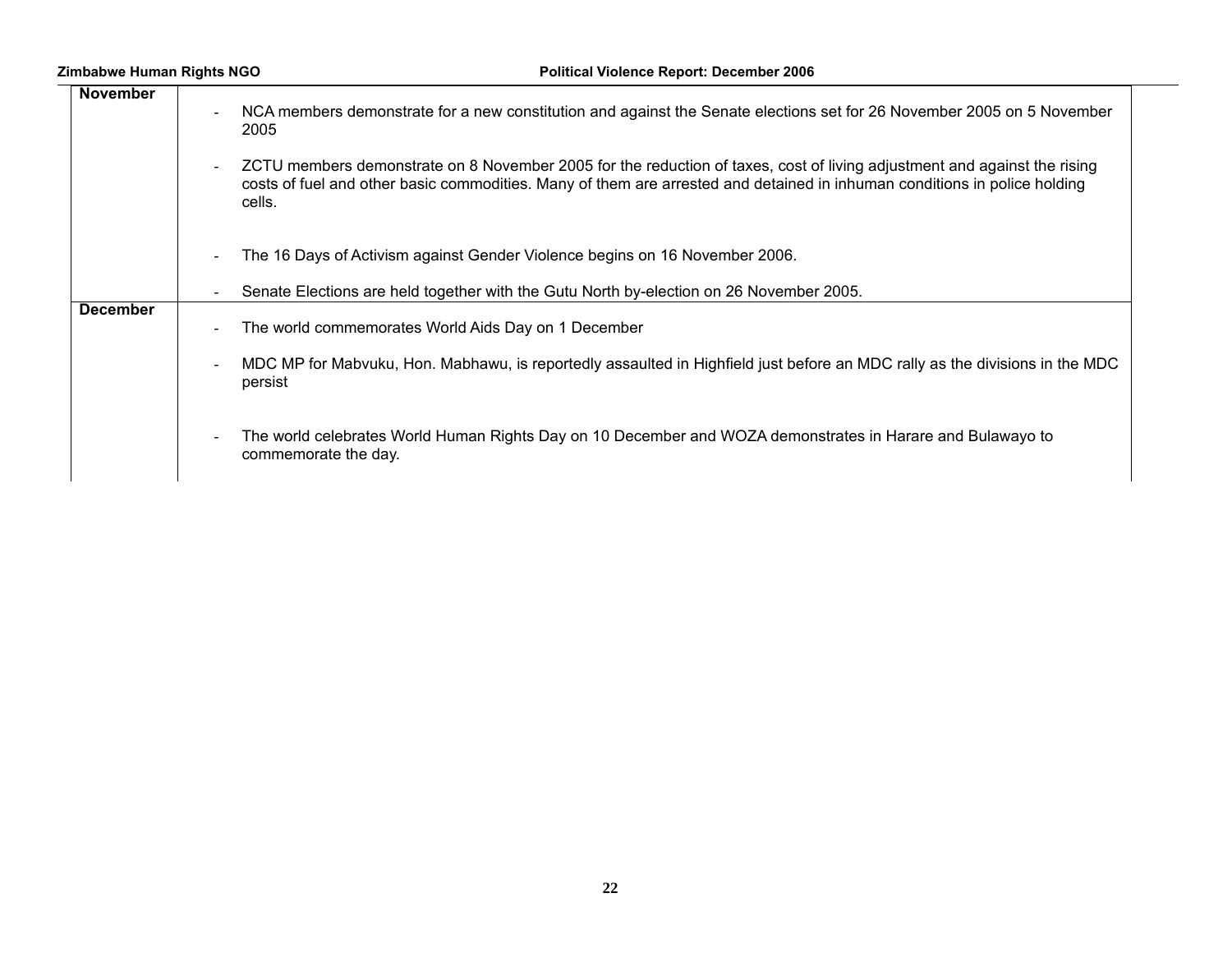*The table below and the graphs on page 3 above depict the number of violations committed on the persons whose circumstances are described in the report. One individual may have been subject to many violations and thus appear under several categories of violations.*

**Monthly totals of human rights violations from 1 January 2005 to 31 December 2005**

|                                        | Jan            | Feb          | <b>Mar</b>   | Apr            | <b>May</b>     | Jun            | Jul          | Aug             | <b>Sep</b>     | Oct            | <b>Nov</b> | <b>Dec</b>     | <b>Total</b> |
|----------------------------------------|----------------|--------------|--------------|----------------|----------------|----------------|--------------|-----------------|----------------|----------------|------------|----------------|--------------|
| <b>Assault</b>                         | 17             | 54           | 259          | 59             | 34             | 16             | 12           | 10 <sup>1</sup> | 6              | 43             | 12         | 8              | 530          |
| Abduction/<br>kidnapping               | $\overline{2}$ | 3            | 6            | $\overline{2}$ | 3              | $\mathbf{1}$   | $\Omega$     | $\mathbf{1}$    | $\Omega$       | $\mathbf{0}$   | $\Omega$   | $\Omega$       | 18           |
| <b>Attempted</b><br>murder             | $\Omega$       | $\mathbf{0}$ | 0            | $\Omega$       | $\mathbf 0$    | $\Omega$       | $\Omega$     | $\Omega$        | $\mathbf{1}$   | $\mathbf{0}$   | $\Omega$   | $\Omega$       | 1            |
| <b>Death threats</b>                   | $\mathbf{1}$   | $\mathbf 0$  | $\mathbf{1}$ | 3              | $\overline{2}$ | $\Omega$       | $\Omega$     | 0               | $\Omega$       | $\overline{2}$ | $\Omega$   | $\mathbf 0$    | 9            |
| <b>Disappearance</b>                   | $\mathbf 0$    | $\mathbf{0}$ | $\mathbf 0$  | $\Omega$       | 0              | $\Omega$       | $\Omega$     | $\Omega$        | $\Omega$       | $\mathbf{0}$   | $\Omega$   | $\Omega$       | 0            |
| <b>Displacement</b>                    | 17             | $\mathbf{1}$ | 3            | 55             | 27             | $\mathbf 0$    | $\mathbf{1}$ | 500             | 4              | $\mathbf{1}$   | $\Omega$   | $\mathbf 0$    | 609          |
| Freedom of<br>expression/ass/m<br>vt   | 31             | 57           | 268          | 112            | 349            | 36             | 15           | 8               | 21             | 43             | 88         | 8              | 1036         |
| <b>Murder</b>                          | $\Omega$       | $\mathbf{0}$ | $\mathbf{1}$ | $\overline{2}$ | $\mathbf{1}$   | $\Omega$       | $\Omega$     | $\Omega$        | $\Omega$       | $\mathbf{0}$   | $\Omega$   | $\Omega$       | 4            |
| <b>Political</b><br>Discrim/vict/intim | 31             | 49           | 128          | 113            | 41             | $\overline{7}$ | 11           | 6               | 6              | 5              | 87         | 4              | 488          |
| <b>Property related</b>                | $\mathbf 0$    | $\mathbf 0$  | $\mathbf 0$  | 18             | $\overline{2}$ | $\mathbf{1}$   | $\mathbf{1}$ | 50              | $\overline{4}$ | $\mathbf 0$    | 2          | $\mathbf{1}$   | 79           |
| Rape                                   | $\Omega$       | $\mathbf{0}$ | $\mathbf 0$  | 4              | 0              | $\Omega$       | $\Omega$     | $\Omega$        | $\Omega$       | $\mathbf{0}$   | $\Omega$   | $\Omega$       | 4            |
| <b>School closure</b>                  | $\Omega$       | $\mathbf{0}$ | 0            | $\Omega$       | 0              | $\Omega$       | $\Omega$     | $\Omega$        | $\Omega$       | $\mathbf{0}$   | $\Omega$   | $\Omega$       | $\mathbf{0}$ |
| <b>Torture</b>                         | $\mathbf{1}$   | 5            | $1(97)^{13}$ | 16             | $\overline{7}$ | $\overline{4}$ | $\mathbf{1}$ | $\mathbf{1}$    | $\Omega$       | $\mathbf 0$    | 2          | 1              | 136          |
| <b>Unlawful arrest</b>                 | 8              | 63           | 86           | 16             | 315            | 30             | 9            | 0               | 16             | 30             | 78         | $\overline{7}$ | 658          |
| <b>Unlawful</b><br>detention           | 8              | 63           | 57           | 15             | 315            | 30             | 9            | 0               | 16             | 30             | 78         | $\overline{7}$ | 628          |
| <b>Total</b>                           | 116            | 295          | 907          | 415            | 1096           | 125            | 59           | 576             | 74             | 154            | 347        | 36             | 4200         |

<span id="page-22-0"></span><sup>&</sup>lt;sup>13</sup> The 97 torture cases in brackets relate to the WOZA women who held a vigil in Harare's Africa Unity Square on the night of the 2005 Parliamentary Election on 31 March 2005 (see March 2005 Report). It was only established after the publication of the March 2005 Report, after expert advice from medical practitioners , that the level of the assaults was sufficiently severe to constitute torture. Accordingly the 97 are included in the statistics of torture as well as assault since they were also assaulted in the process *.*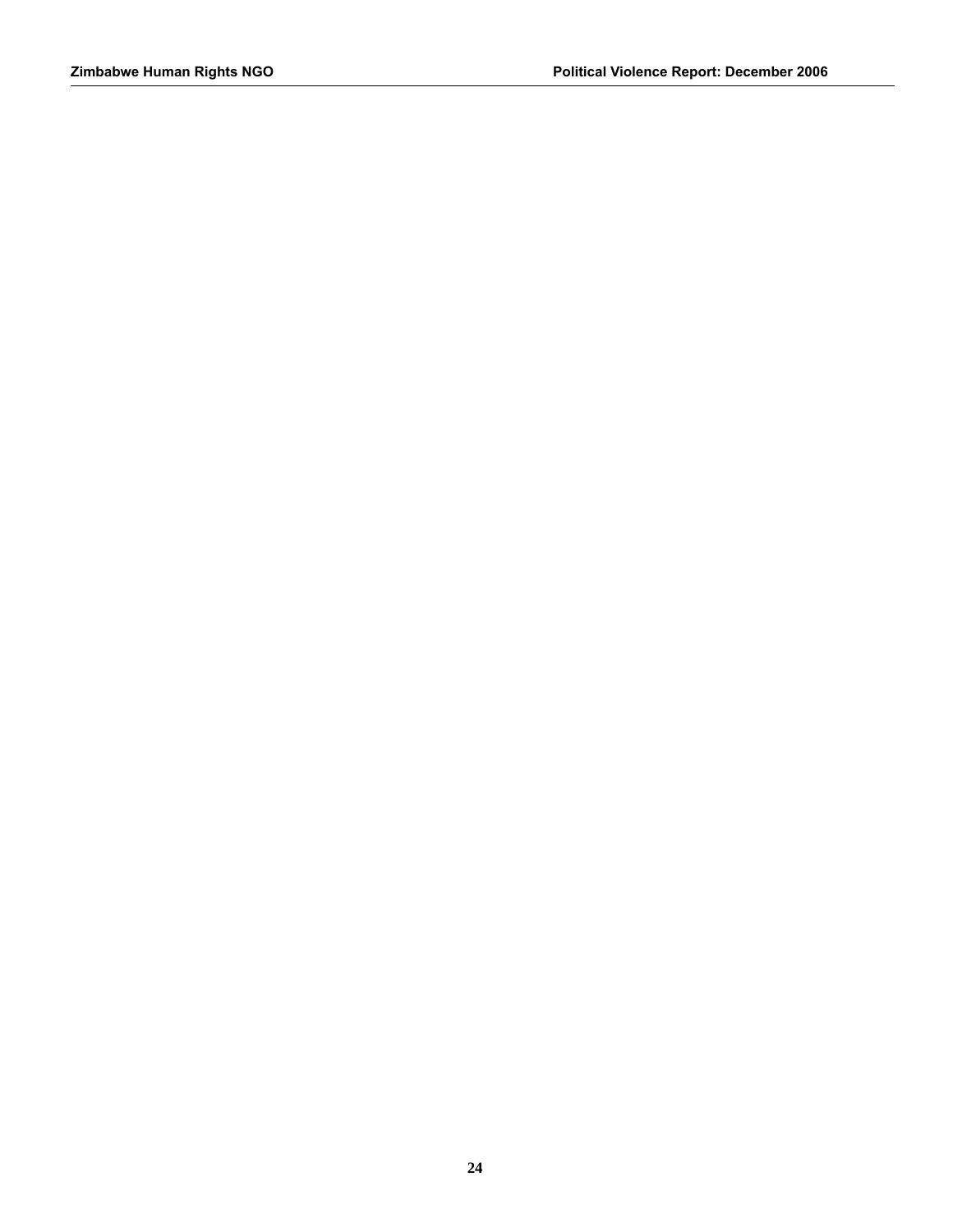|                 | <b>MAIN EVENTS 2006</b>                                                                                                                                                                                                                                                                                  |
|-----------------|----------------------------------------------------------------------------------------------------------------------------------------------------------------------------------------------------------------------------------------------------------------------------------------------------------|
| <b>January</b>  | Voice Of the People (VOP) Board of Trustees continue to be victimized by the police<br>$\blacksquare$<br>under the accusation of breaching the Broadcasting Services Act and in the process 2<br>employees of one Board member are arrested and detained without charges being<br>preferred against them |
| <b>February</b> | WOZA women hold demonstrations on 13 and 14 February in Bulawayo and Harare on<br>the deteriorating state of the economy.                                                                                                                                                                                |
|                 | Students mostly from state tertiary institutions hold demonstrations over the<br>increases in tuition fees.                                                                                                                                                                                              |
|                 | NCA demonstrate for a new constitution on the birthday of the President viz 21 <sup>st</sup><br>February.                                                                                                                                                                                                |
|                 | President's birthday celebrations are held in Mutare on 25 February.                                                                                                                                                                                                                                     |
|                 | The MDC pro-Senate faction holds its National Congress in Bulawayo.                                                                                                                                                                                                                                      |
| <b>March</b>    | 7 people are arrested in Harare and Mutare on 6 and 7 March 2006 on the accusations<br>of plotting to assassinate President Mugabe during the 21 <sup>st</sup> February Movement<br>celebrations.<br>MDC supporters are assaulted at Mbare Bus Terminus while coming from an Anti-Senate                 |
|                 | MDC rally on 12 March.<br>MDC anti-Senate Faction holds its Congress from 17-19 March at City Sports Center in<br>Harare.<br>Demonstrations against the huge tuition fees increases in tertiary education continue in<br><b>Bulawayo</b>                                                                 |
| April           | Residents of Nenyere flats in Mbare are forcibly evicted from the flats to make way for<br>ZANU-PF youths on 4 April. Widows are the main targets for eviction                                                                                                                                           |
|                 | NCA demonstrates for a new constitution on 7 April.                                                                                                                                                                                                                                                      |
|                 | Campaigning starts in Budiriro for the Parliamentary by-election to be held on 20 May.                                                                                                                                                                                                                   |
|                 | Military Intelligence officers torture Nixon Nyikadzino a.k.a Mao, an NCA activist, on 14<br>April.                                                                                                                                                                                                      |
|                 | Intra-party violence erupts in Zengeza between the two MDC factions on 18 April after<br>Tsvangirai holds a rally there on Zimbabwe's Independence Day.                                                                                                                                                  |
|                 | About 50 squatters along Macheke river are arrested and their camp burnt down by the<br>police on 20 April                                                                                                                                                                                               |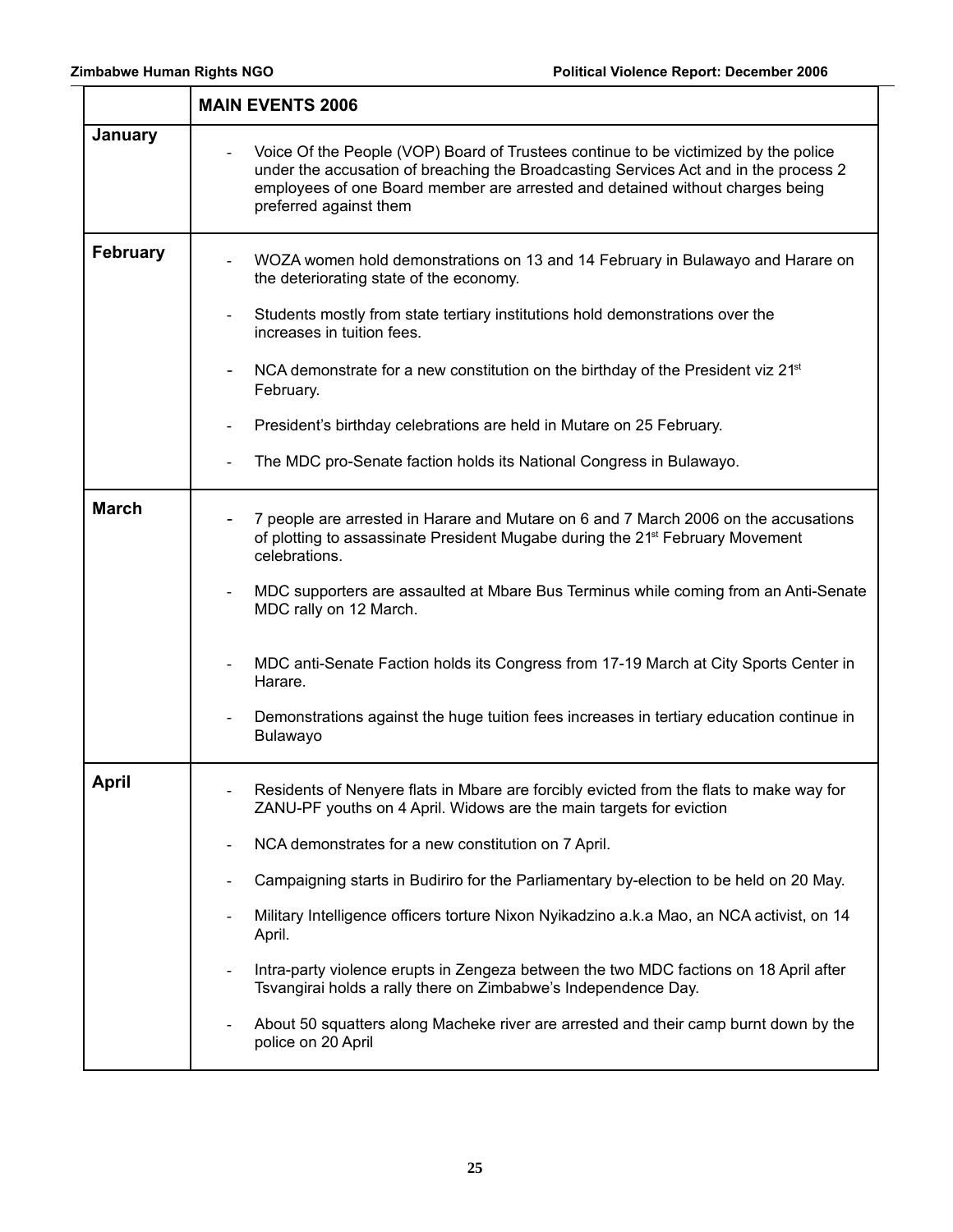| <b>May</b>    | Civil society commemorates Operation Murambatsvina for 2 months from 18 May to 18<br>July.                                                                                                                                                                                                                                                                                                                                                                        |
|---------------|-------------------------------------------------------------------------------------------------------------------------------------------------------------------------------------------------------------------------------------------------------------------------------------------------------------------------------------------------------------------------------------------------------------------------------------------------------------------|
|               | Budiriro House of Assembly by-election is held on 20 May.                                                                                                                                                                                                                                                                                                                                                                                                         |
|               | NCA holds demonstrations for a new constitution on 11 and 18 May.                                                                                                                                                                                                                                                                                                                                                                                                 |
|               | Bindura students are arrested and tortured by the police after there are class boycotts on<br>8 May and the burning of a computer lab at the Bindura University of Science Education<br>on 10 May.                                                                                                                                                                                                                                                                |
| June          | State security agents threaten several members of civic society, including church leaders<br>in a bid to deter them from mobilising for protests on 22 June.<br>National University of Science and Technology students join Bulawayo Residents<br>$\blacksquare$<br>Association in protesting against the increases in transport fares on 12 June.<br>The City of Harare issues eviction letters to some residents occupying Matapi flats in<br>Mbare on 27 July. |
| July          | Pro-Senate Faction of the MDC, Ms Trudy Stevenson, who is an MP for Harare North<br>together with other party officials, are attacked by suspected members from the Anti-<br>Senate faction while coming from a rally in Mabvuku.                                                                                                                                                                                                                                 |
|               | The National Constitutional Assembly holds demonstrations in Harare and Mutare on 12<br>July to press for constitutional reforms and 128 activists are arrested.                                                                                                                                                                                                                                                                                                  |
|               | The Combined Harare Residents Association holds a protest march in Harare in protest<br>over the management of the City by a Commission. 18 residents are arrested including<br>two journalists.                                                                                                                                                                                                                                                                  |
|               | The Second Session of the Sixth Parliament of Zimbabwe is opened on 25 July.                                                                                                                                                                                                                                                                                                                                                                                      |
| <b>August</b> | Police arrest 153 activists from WOZA in Bulawayo on 21 August. They were protesting<br>the introduction and implementation of the Monetary Policy by the Reserve Bank<br>Governor.                                                                                                                                                                                                                                                                               |
|               | Wellington Chibebe, Secretary General of the Zimbabwe Congress of Trade Unions<br>(ZCTU) is arrested and assaulted by police officers at a police roadblock on 15 August.                                                                                                                                                                                                                                                                                         |
|               | Soldiers go on a rampage on 3 August beating commuter omnibus drivers, conductors<br>and other innocent civilians at the Kuwadzana bus terminus in Harare.                                                                                                                                                                                                                                                                                                        |
|               | Prince Chabuda is shot dead along High Glen Road on 29 August by plain-clothes police<br>detectives who are reported to have mistaken the vehicle he was travelling in for one that<br>was being used by a gang of robbers                                                                                                                                                                                                                                        |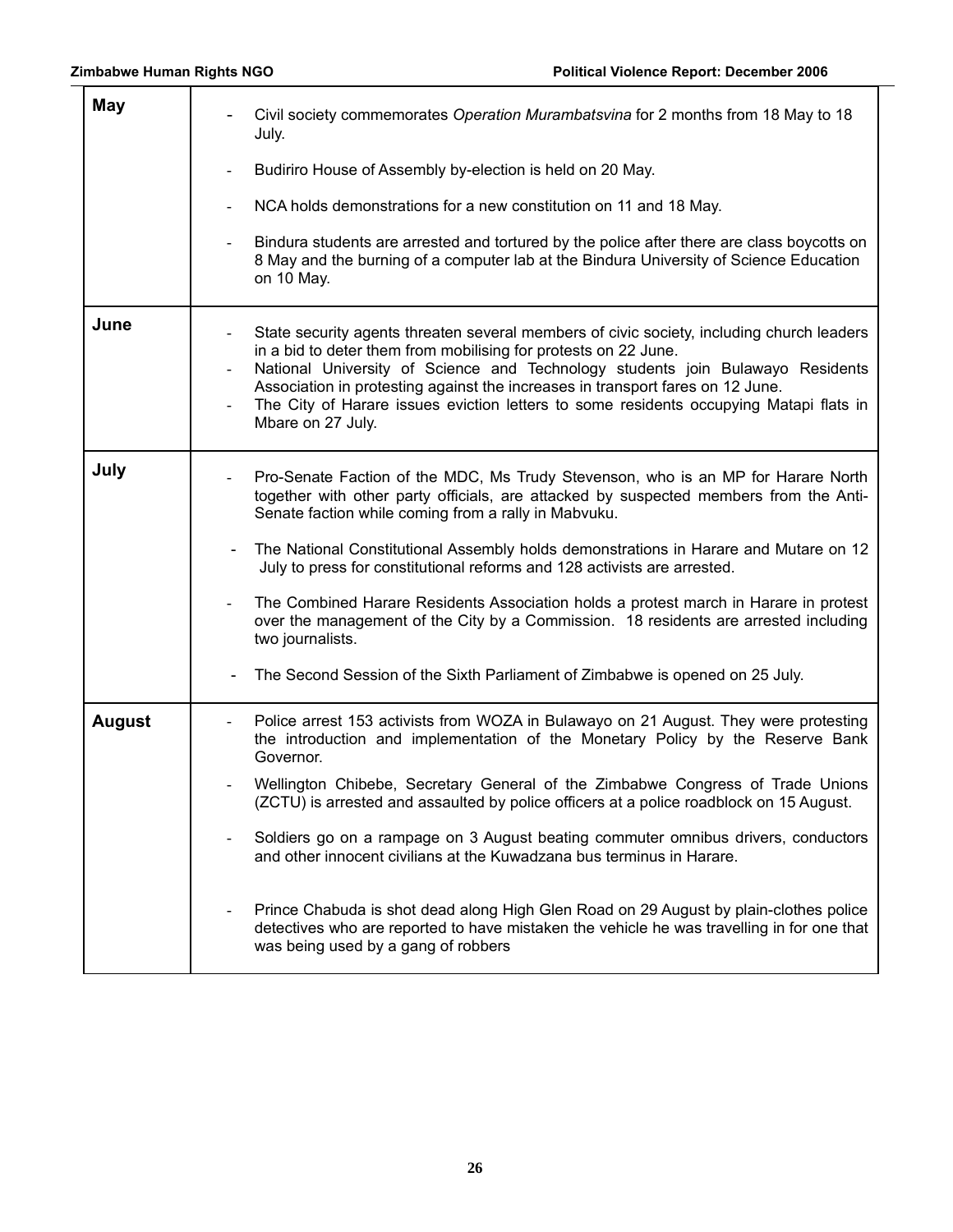| September       | - 8 Zimbabwe National Student Union leaders are arrested while having a meeting<br>at<br>Palm Lodge in Harare on 9 September.                                                                                      |
|-----------------|--------------------------------------------------------------------------------------------------------------------------------------------------------------------------------------------------------------------|
|                 | 107 WOZA women are arrested in Harare while protesting against the poor service<br>delivery by the City of Harare.                                                                                                 |
|                 | Police brutally assault and torture ZCTU demonstrators in the City Centre,<br>Willowvale Industrial Area and Chitungwiza on 13 September                                                                           |
|                 | 50 ZNA personnel reportedly attack MDC supporters who were on a door-to -door<br>campaign for the Chikomba by -election scheduled for 7 October 2006. The incident took<br>place on 17 September.                  |
|                 | On 25 September, about 200 NCA members protest for a new constitution as well as the<br>$\blacksquare$<br>use of brute force against ZCTU members by the police.                                                   |
| <b>October</b>  | Chikomba and Rushinga by-elections and Rural District Council elections are held on 7<br>October.                                                                                                                  |
|                 | Five WOZA memmbers, including a 75 - year old grandmother, are arrested after<br>$\blacksquare$<br>demonstrating in Bulawayo on 25 October.                                                                        |
|                 | Unknown assailants reportedly attack the house of suspended Chitungwiza Mayor<br>Misheck Shoko on 21 October.                                                                                                      |
|                 | An MDC supporter is reportedly raped in a politically-related incident in Kadoma on 12<br>October.                                                                                                                 |
| <b>November</b> | 57 WOZA members are arrested on 29 November in Bulawayo after they had gathered<br>to read a document called the 'People's Charter'                                                                                |
|                 | About 250 NCA members are arrested and some are assaulted during a demonstration<br>for a new constitution on 1 November.                                                                                          |
|                 | It is reported that Simba Mabasa, a driver for Tobacco Industry and Marketing board<br>(TIMB) gets arrested and detained for four days for allegedly interfering with the<br>Presidential motorcade on 16 November |
| <b>December</b> | The world commemorates International Human Rights Day on 10 December 2006<br>$\blacksquare$<br>NCA Chairperson, Madhuku's house is petrol bombed by suspected CIO agents<br>$\blacksquare$                         |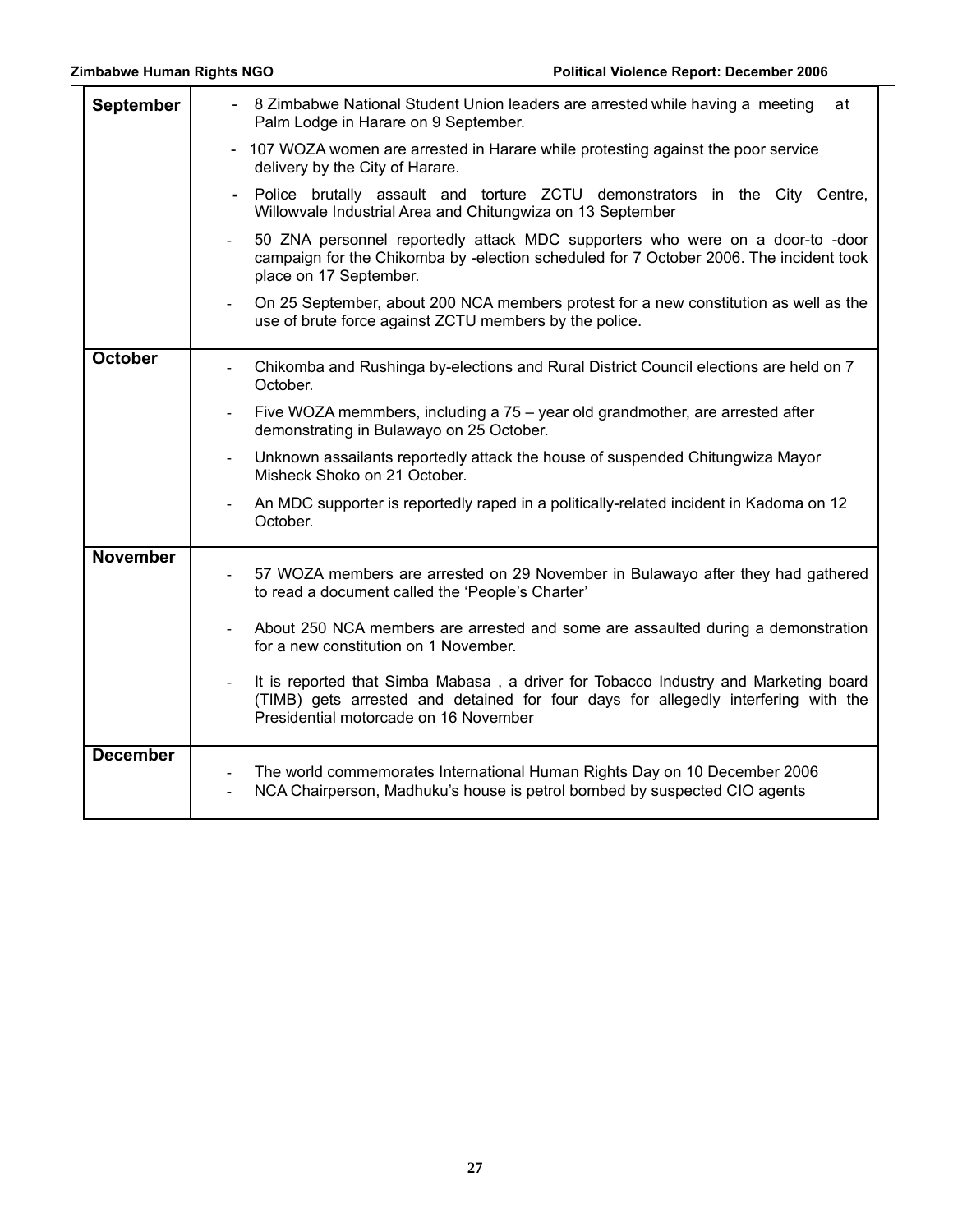*The table below and the graphs on page 3 above depict the number of violations committed on the persons whose circumstances are described in the report. One individual may have been subjected to many violations and thus appear under several categories of violations.*

**Monthly totals of human rights violations from 1 January 2006 to 30 November 2006**

|                                            | Jan            | Feb         | Mar            | Apr            | May            | Jun            | Jul            | Aug            | <b>Sep</b> | Oct            | Nov      | <b>Dec</b>     | <b>Total</b>   |
|--------------------------------------------|----------------|-------------|----------------|----------------|----------------|----------------|----------------|----------------|------------|----------------|----------|----------------|----------------|
| <b>Assault</b>                             | $\overline{7}$ | 32          | 32             | 20             | 178            | $\overline{4}$ | 68             | 12             | 34         | 9              | 107      | 6              | 509            |
| Abduction/<br>kidnapping                   | $\Omega$       | $\Omega$    | $\mathbf{1}$   | $\overline{2}$ | 5              | $\Omega$       | $\mathbf{1}$   | $\Omega$       | $\Omega$   | $\overline{2}$ | $\Omega$ | 0              | 11             |
| <b>Attempted</b><br>murder                 | $\mathbf 0$    | 0           | $\mathbf 0$    | $\overline{2}$ | $\mathbf 0$    | 0              | $\mathbf 0$    | $\mathbf 0$    | 0          | 0              | 0        | $\mathbf{1}$   | 3              |
| <b>Death threats</b>                       | $\mathbf 0$    | 0           | $\overline{2}$ | $\overline{2}$ | $\mathbf 0$    | $\mathbf{1}$   | $\mathbf{1}$   | $\mathbf 0$    | 0          | $\mathbf 0$    | 0        | $\mathbf{1}$   | $\overline{7}$ |
| <b>Disappearance</b>                       | $\Omega$       | 0           | $\mathbf 0$    | 0              | 0              | 0              | 0              | $\Omega$       | $\Omega$   | $\mathbf 0$    | 0        | $\mathbf 0$    | 0              |
| <b>Displacement</b>                        | $\mathbf 0$    | 0           | $\mathbf 0$    | 54             | $\mathbf 0$    | 0              | $\mathbf 0$    | $\mathbf 0$    | 0          | $\mathbf 0$    | 0        | 1              | 55             |
| Freedom of<br>expr/ass/mvt                 | $\overline{7}$ | 410         | 57             | 24             | 174            | 4              | 157            | 153            | 560        | 5              | 307      | 8              | 1866           |
| <b>Murder</b>                              | $\Omega$       | $\Omega$    | $\Omega$       | 0              | $\Omega$       | $\Omega$       | $\Omega$       | 114            | $\Omega$   | $\mathbf{0}$   | $\Omega$ | $\mathbf 0$    | $\mathbf{1}$   |
| <b>Political</b><br>Discrim/vict/inti<br>m | $\overline{7}$ | 8           | 29             | 23             | 179            | 4              | $\overline{2}$ | $\overline{2}$ | 6          | 6              | 22       | 8              | 296            |
| Property<br>related                        | $\Omega$       | 0           | $\mathbf{1}$   | 50             | $\overline{4}$ | 0              | 0              | $\Omega$       | 1          | $\mathbf{1}$   | 0        | $\mathbf{1}$   | 58             |
| Rape                                       | $\Omega$       | $\mathbf 0$ | $\Omega$       | 0              | $\Omega$       | 0              | $\mathbf 0$    | $\Omega$       | 0          | $\mathbf{1}$   | 0        | 0              | $\mathbf{1}$   |
| <b>School closure</b>                      | $\Omega$       | 0           | $\Omega$       | 0              | $\Omega$       | 0              | $\mathbf 0$    | $\Omega$       | $\Omega$   | $\mathbf{0}$   | $\Omega$ | $\mathbf 0$    | 0              |
| <b>Torture</b>                             | 3              | $\mathbf 0$ | 19             | 17             | 86             | $\mathbf{1}$   | 68             | $\mathbf 0$    | 143        | 3              | 28       | 0              | 368            |
| <b>Unlawful arrest</b>                     | 8              | 312         | 46             | 103            | 235            | 11             | 146            | 161            | 352        | 6              | 78       | $\overline{2}$ | 1460           |
| <b>Unlawful</b><br>detention               | 8              | 312         | 46             | 103            | 235            | 11             | 146            | 157            | 354        | 6              | 78       | $\mathbf{1}$   | 1457           |
| <b>Total</b>                               | 40             | 1074        | 233            | 400            | 1096           | 36             | 589            | 486            | 1450       | 39             | 620      | 29             | 6092           |

<span id="page-27-0"></span><sup>14</sup> *A case of wrongful death took place in August when Prince Chabuda was shot dead by plain-clothes police detectives who are reported to have mistaken the vehicle he was travelling in for one that was being used by a gang of robbers. The death has been categorised under murder.*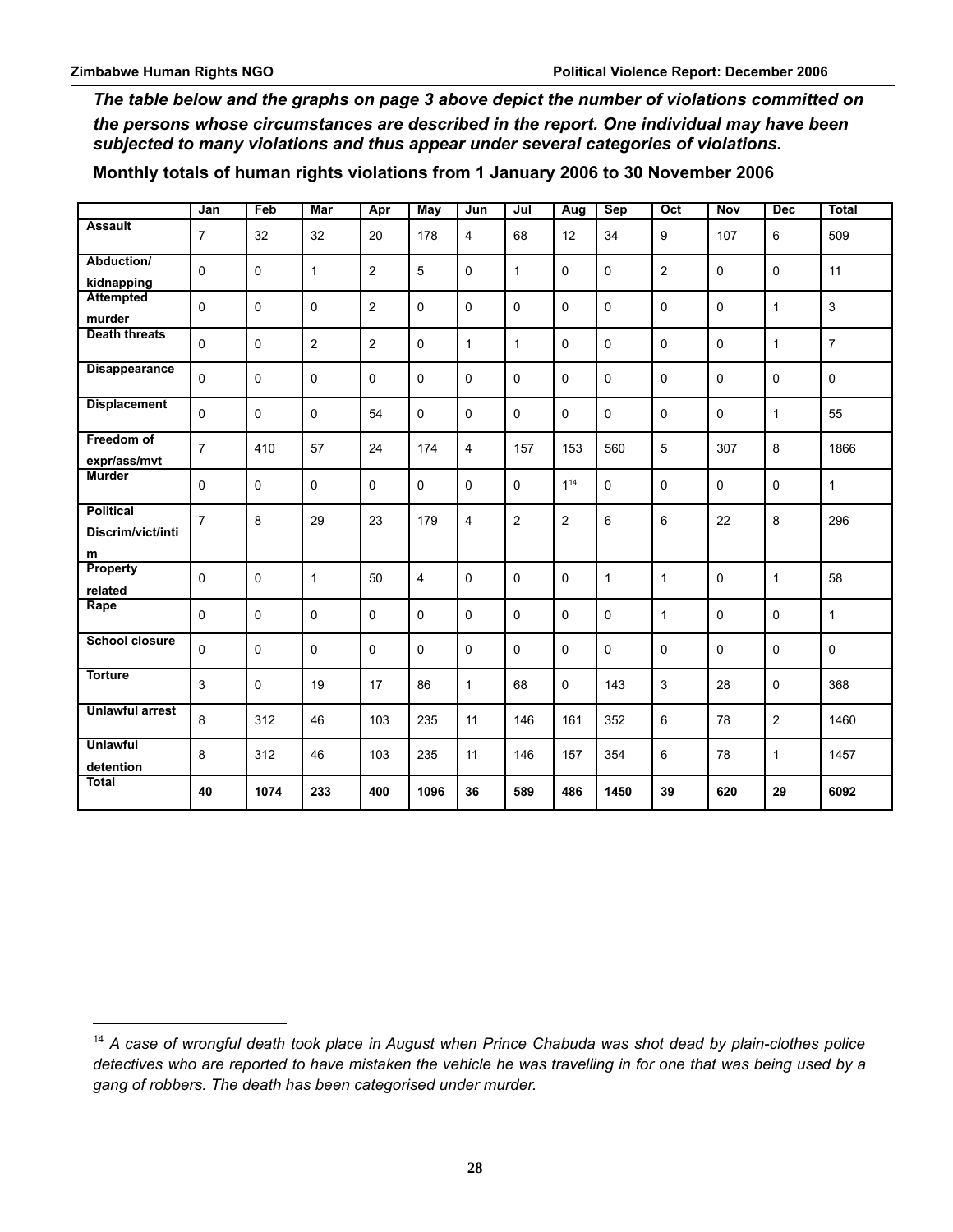## **APPENDIX**

## **Reports issued by the Human Rights Forum in 2006.**

#### **Special Reports**

*[Exploring transitional justice options in contemporary Zimbabwe](http://www.hrforumzim.com/special_hrru/transitional_justice.pdf)* (January 2006)

*[An analysis of Zimbabwe Human Rights NGO Forum legal cases 1998 - 2006](http://www.hrforumzim.com/special_hrru/analysis_1998_2006.pdf)* (June 2006)

*[Political repression disguised as Civic Mindedness: Operation Murambatsvina one year later](http://www.hrforumzim.com/special_hrru/Operation_Murambatsvina_one_year_later.pdf)* (November 2006)

*["Who guards the guards?" Violations by Law Enforcement Agencies in Zimbabwe, 2000-2006](http://www.hrforumzim.com/special_hrru/Who_guards_the_guards.pdf)* (December 2006)

*[Zimbabwe's Failure To Meet The Benchmarks In The Cotonou Agreement](http://www.hrforumzim.com/special_hrru/Benchmarks.pdf)* (December 2006)

*["A Woman's Place is in the Home?" Gender Based Violence and Opposition Politics in Zimbabwe](http://www.hrforumzim.com/special_hrru/Gender_%20Based_Violence_and_Opposition_Politics_in_Zimbabwe.pdf)* (December 2006)

#### **Human Rights Bulletin**

[The African Commission and Zimbabwe](http://www.hrforumzim.com/monitor/january_2006.rtf) [No. 38](http://www.hrforumzim.com/monitor/january_2006.pdf)

[Spousal Notification and HIV/AIDS](http://www.hrforumzim.com/monitor/march_2006.rtf) [No. 39](http://www.hrforumzim.com/monitor/march_2006.pdf) (January)

[The Right to Education](http://www.hrforumzim.com/monitor/july_2006.rtf) [No. 40](http://www.hrforumzim.com/monitor/july_2006.pdf) (March)

#### **Press Releases**

| 11 April 2006 | Statement by the Zimbabwe Human Rights NGO Forum on the<br>proposed Zimbabwe Human Rights Commission                        |
|---------------|-----------------------------------------------------------------------------------------------------------------------------|
| 15 May 2006   | <b>Statement by Zimbabwe Human Rights NGO Forum under Agenda</b><br>Item <sub>4</sub>                                       |
| 26 June 2006  | An Analysis of Zimbabwe Human Rights NGO Forum Legal Cases<br>$1998 - 2006$                                                 |
| 4 July 2006   | Statement by the Zimbabwe Human Rights NGO Forum on the<br>attack on the Pro-Senate faction of the MDC                      |
| 4 August 2006 | Statement by the Zimbabwe Human Rights NGO Forum on the<br>refusal of magistrates to try the minister of justice, legal and |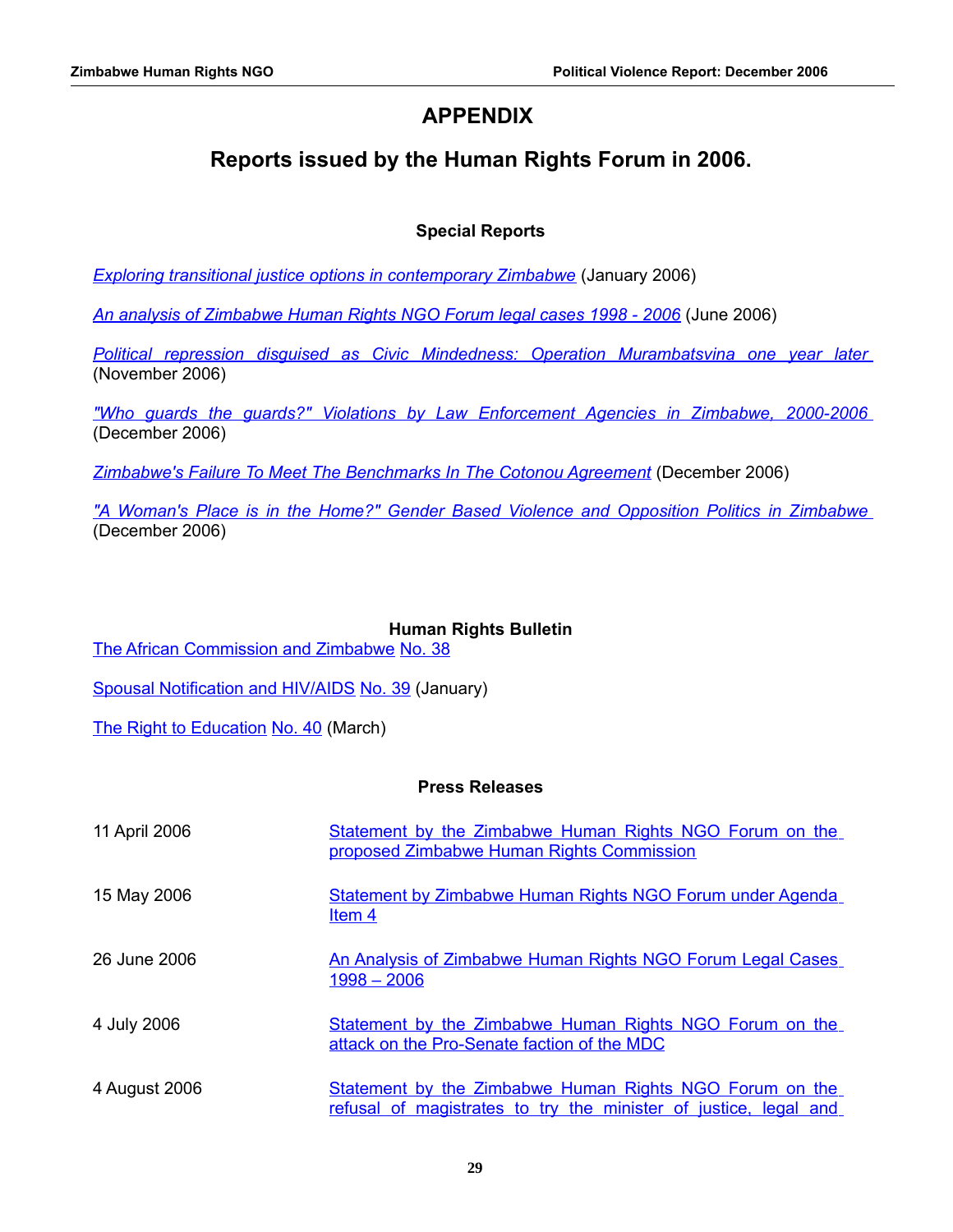|                   | parliamentary affairs                                                                                                                                          |
|-------------------|----------------------------------------------------------------------------------------------------------------------------------------------------------------|
| 30 August 2006    | Joint Statement by the Zimbabwe Human Rights NGO Forum and<br>Zimbabwe Lawyers for Human Rights on the subversion of the<br>administration of justice in Mbare |
| 06 September 2006 | Statement by the Zimbabwe Human Rights NGO Forum on the<br>interception of communications bill 2006                                                            |
| 15 september 2006 | Statement by the Zimbabwe Human Rights NGO Forum on the<br>unlawful arrest and ill treatment of the ZCTU                                                       |
| 30 november 2006  | Statement by the Zimbabwe Human Rights NGO Forum on<br><b>Operation Murambatsvina One Year Later</b>                                                           |
| 08 december 2006  | Statement by the Zimbabwe Human Rights NGO Forum on<br>escalation of politically motivated violence against women in<br><b>Zimbabwe</b>                        |
| 11 december 2006  | Statement by the Zimbabwe Human Rights NGO Forum on<br>commemorating World Human Rights Day                                                                    |
| 11 december 2006  | Statement by the Zimbabwe Human Rights NGO Forum on<br>violations by Law Enforcement Agencies in Zimbabwe, 2000-2006                                           |

# **Political Violence Reports:**

Zimbabwe Human Rights NGO Forum (2006), MONTHLY POLITICAL VIOLENCE REPORTS FOR JANUARY-NOVEMBER 2006, HARARE: ZIMBABWE HUMAN RIGHTS NGO FORUM.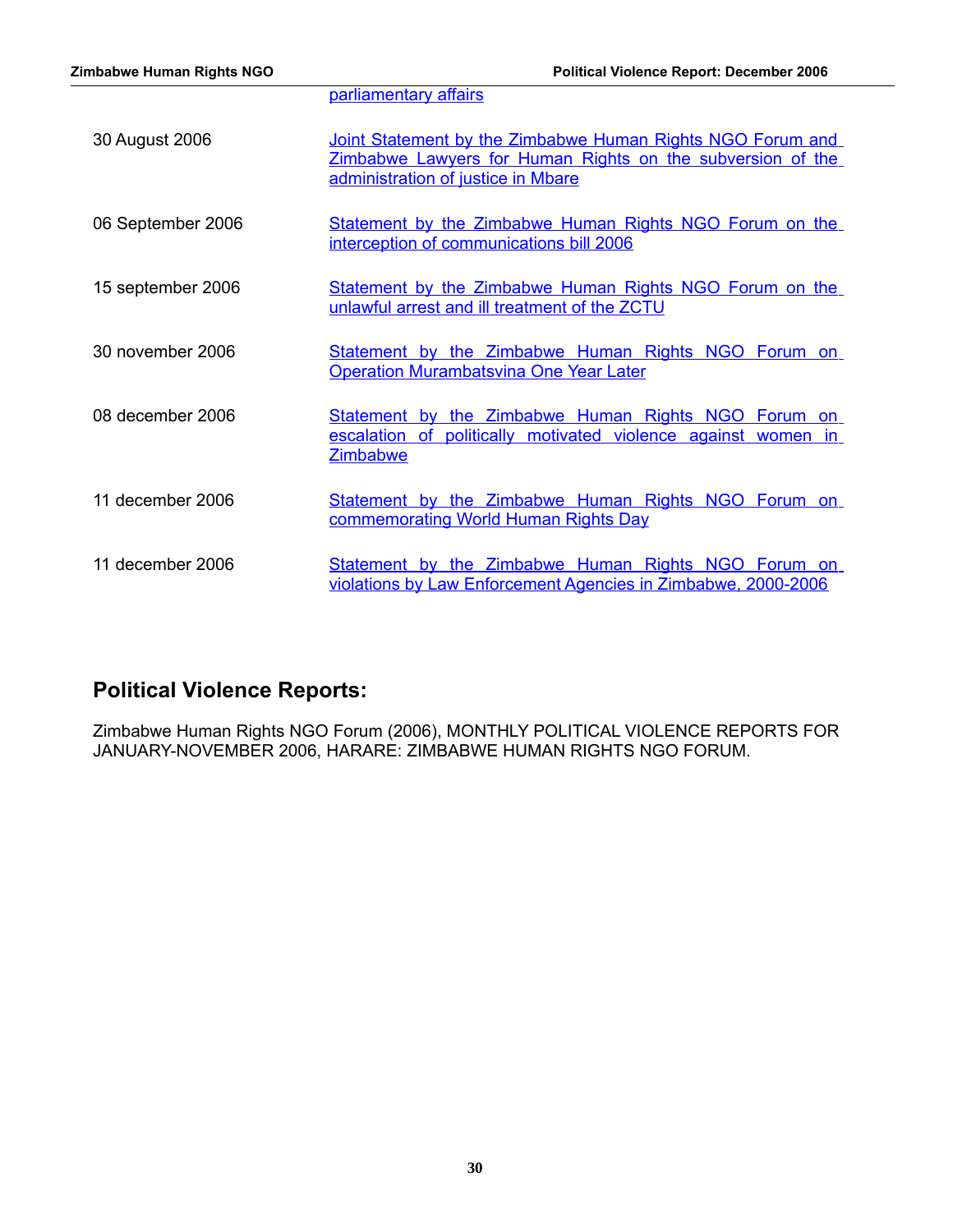

# **ADMINISTRATIVE MAP OF ZIMBABWE**

**South Africa**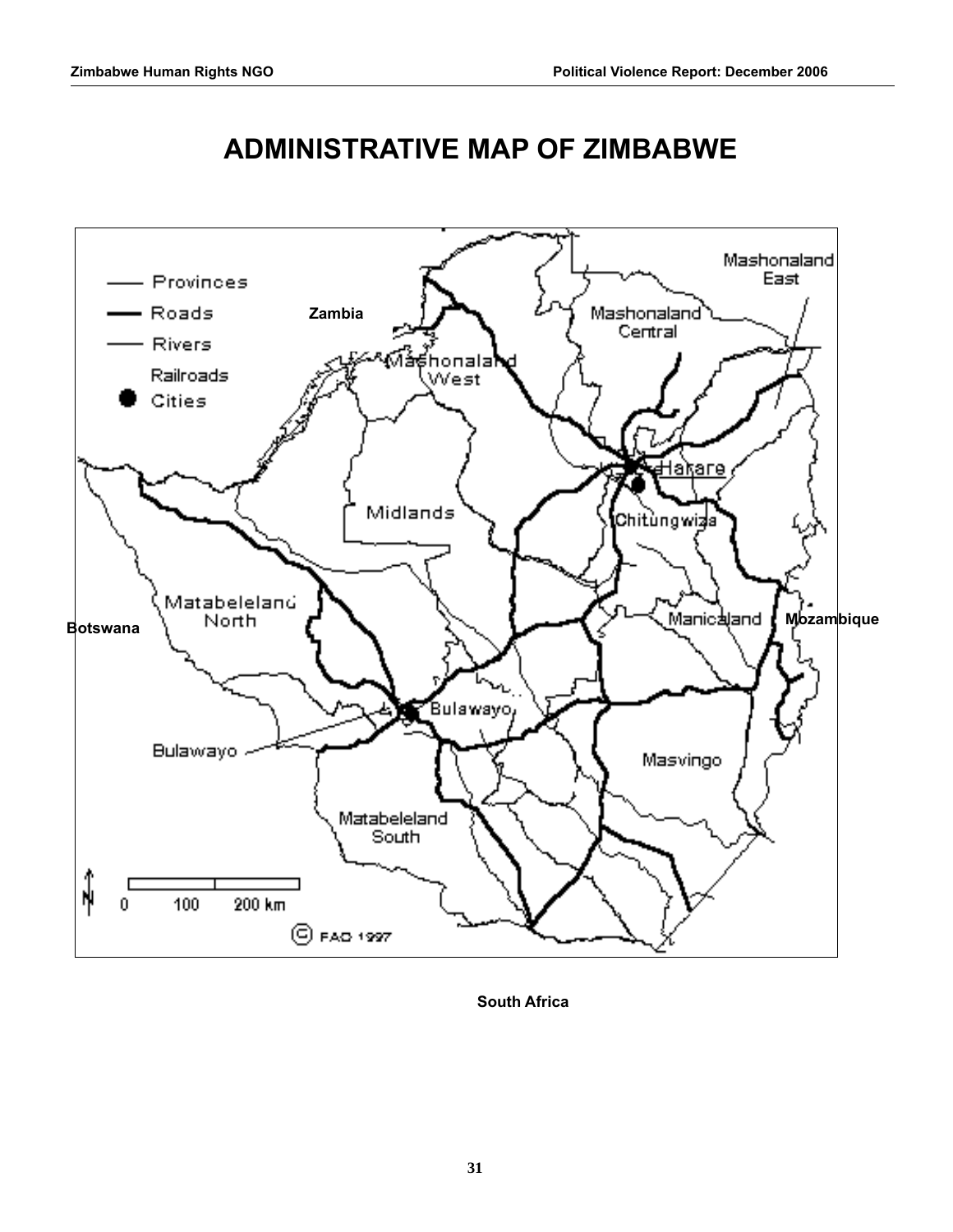The **Zimbabwe Human Rights NGO Forum** (also known as the "Human Rights Forum") is a coalition comprising 16 member organisations. It has been in existence since January 1998 when non-Governmental organisations working in the field of human rights joined together to provide legal and psychosocial assistance to the victims of the Food Riots of January 1998.

The Human Rights Forum has now expanded its objectives to assist victims of organised violence, using the following definition:

**"Organised violence" means the inter-human infliction of significant avoidable pain and suffering by an organised group according to a declared or implied strategy and/or system of ideas and attitudes. It comprises any violent action, which is unacceptable by general human standards, and relates to the victims' mental and physical well-being."**

The Human Rights Forum operates a Research and Documentation Unit and offers legal services through the Public Interest Unit of the (formerly the Legal Unit of the ZHRF.)

Core member organisations of the Human Rights Forum are:

- Amani Trust (AT)
- Amnesty International (Zimbabwe) (AI (Z))
- Catholic Commission for Justice and Peace (CCJP)
- Gays and Lesbians of Zimbabwe (GALZ)
- Human Rights Trust of Southern Africa (SAHRIT)
- Legal Resources Foundation (LRF)
- Media Monitoring Project of Zimbabwe (MMPZ)
- Nonviolent Action and Strategies for Social Change (NOVASC)
- Transparency International (Zimbabwe) (TI (Z))
- Zimbabwe Association for Crime Prevention and the Rehabilitation of the Offender (ZACRO)
- Zimbabwe Association of Doctors for Human Rights (ZADHR)
- Zimbabwe Civic Education Trust (ZIMCET)
- Zimbabwe Human Rights Association (ZimRights)
- Zimbabwe Lawyers for Human Rights (ZLHR)
- Zimbabwe Peace Project (ZPP)
- Zimbabwe Women Lawyers Association (ZWLA)

The Human Rights Forum can be contacted through:

The Administrator, P O Box 9077, Harare – email: admin@hrforum.co.zw

The Public Interest Unit, P O Box 9077, Harare – email: legal@hrforum.co.zw

The Research Unit, P O Box 9077, Harare – email: research@hrforum.co.zw

Address: 8th Floor Bluebridge North, Eastgate, Harare; Telephone: 250511 - Fax: 250494

The International Liaison Office, 56- 64 Leonard Street London EC 2A 4 LE– email: IntLO@hrforumzim.com